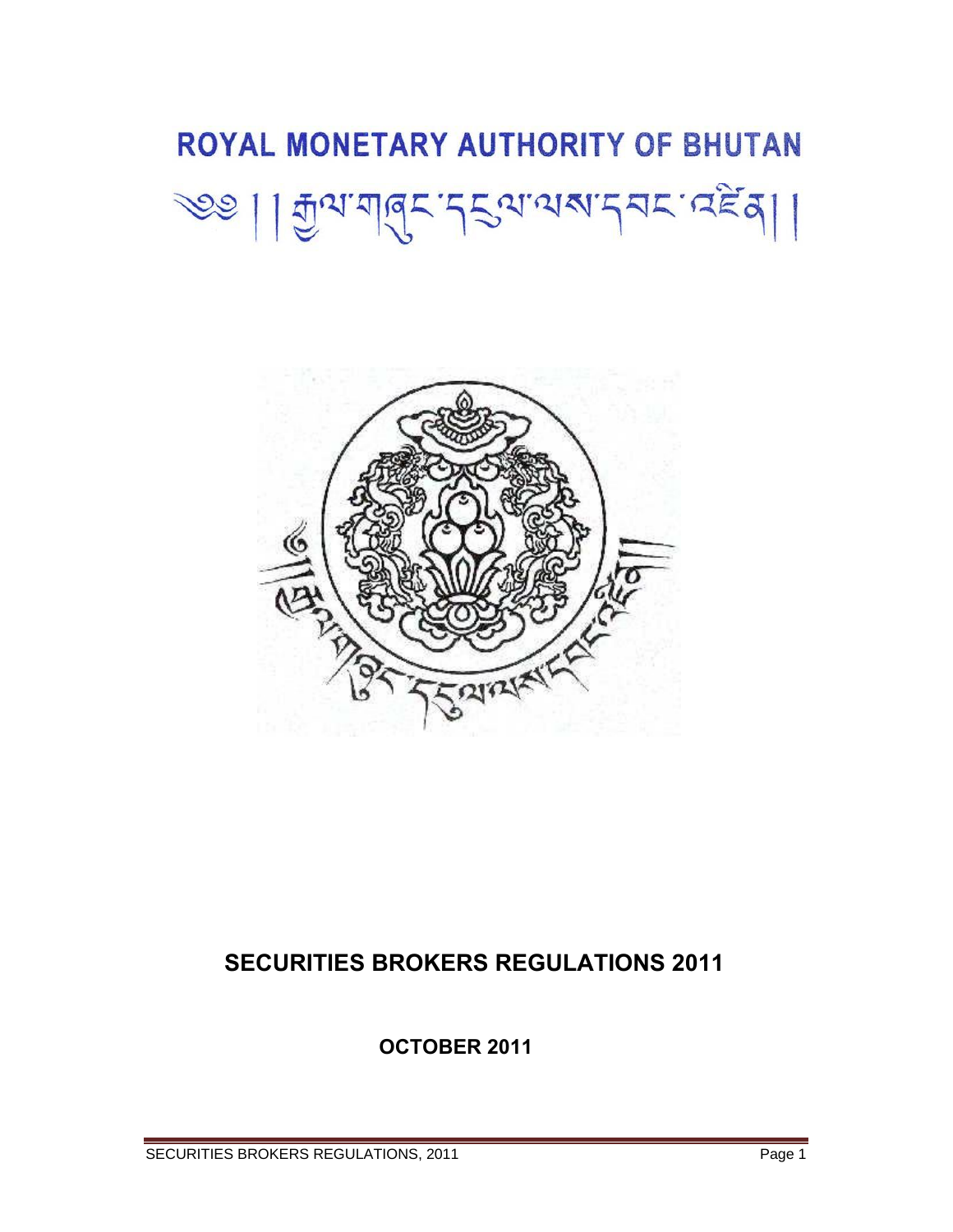#### **1. Short title and commencement**

- i. These regulations are issued in pursuant to Section 202 of the Financial Services Act of Bhutan, 2011 and must be read in conjunction with the additional requirement under the Act.
- ii. These regulations may be cited as the Securities Brokers Regulations, 2011.
- iii. These regulations shall come into operation on such date as may be specified by the Authority by notice in the Official Newspaper and the Authority's website.
- iv. The requirements which are preconditions for granting a license shall be met at all times during the on-going business operations.
- v. Upon the commencement of these regulations all existing securities broker shall be provided six months time upon their request to the Authority to comply with all the requirements of these regulations.
- vi. These regulations shall be applied in order to promote the following objectives:
	- a. the ethical character and professional knowledge and competence of persons licensed as brokers or registered as broker representatives are sufficient to provide reasonable assurance that they can honestly, lawfully and competently carry out their responsibilities;
	- b. the financial capacities of securities brokers are sufficient to provide reasonable assurance that they can fulfill their financial obligations to customers and that their insolvency would not endanger the stability of the financial system;
	- c. the broker's custody and control of customer assets are adequately regulated to provide reasonable protection against loss or misappropriation;
	- d. conflicts of interest between brokers and customers or among a broker's customers are adequately disclosed or otherwise managed to provide reasonable protection against violations of the broker's obligations to customers;
	- e. the broker's advice to, solicitation of and relations with customers are so regulated as to provide reasonable assurance that the broker meets the customer's reasonable expectations as to the quality of services rendered and the primacy of customer over broker's interest;
	- f. the avoidance of manipulation, insider trading and fraudulent or deceptive acts or practices generally;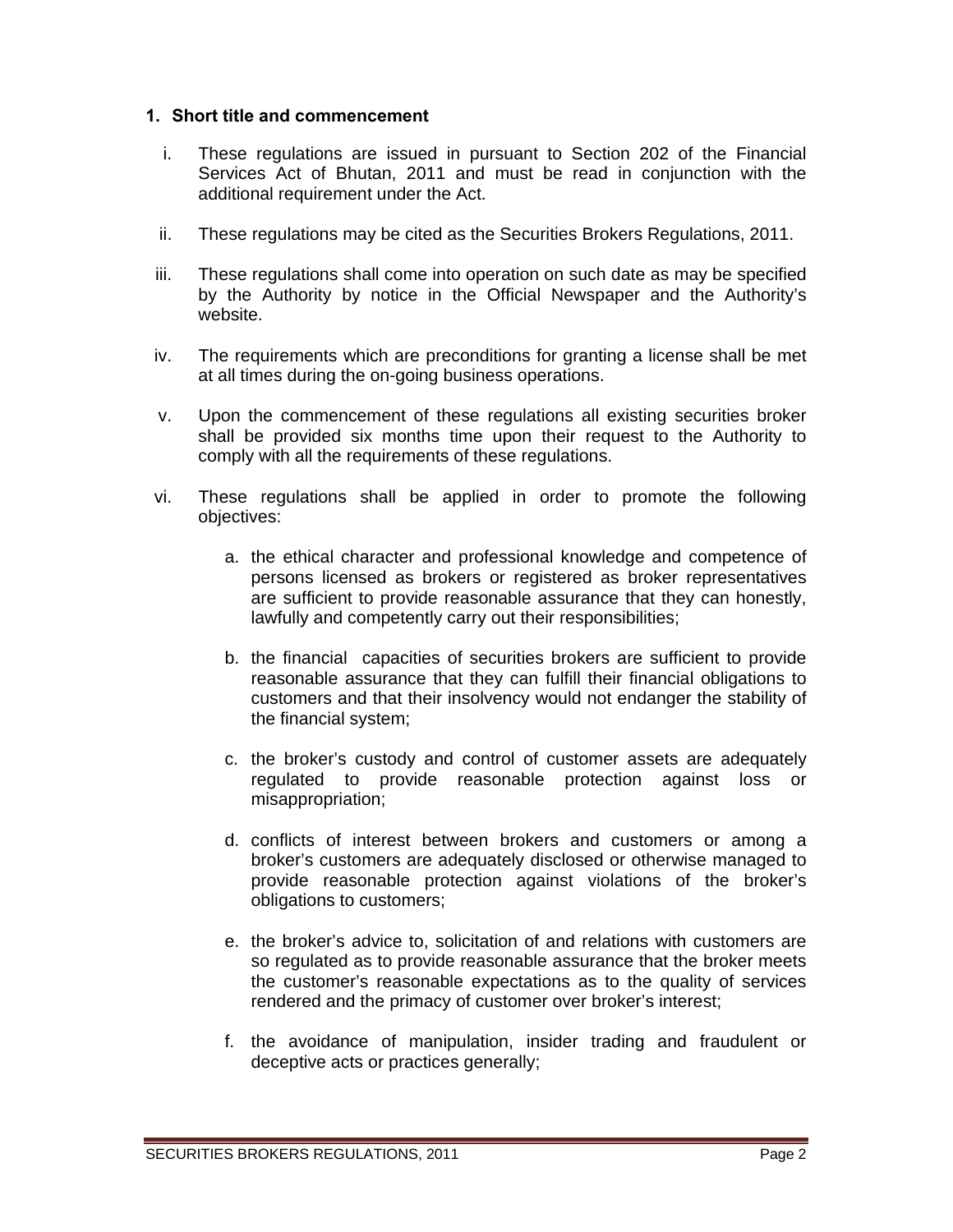- g. reporting or dissemination of price and other information conducive to the maintenance of a free, transparent, honest, competitive and secure market;
- h. competition among brokers or with others providing similar services is not unreasonably burdened by virtue of any agreement, understanding or arrangement among them;
- i. reasonably adequate control measures to effectuate the foregoing objectives are taken, including records to be kept, internal procedures to be observed, reports to be made or cooperative procedures to be followed.

## **2. Definitions**

In these regulations, the following terms shall have the meaning indicated unless the content clearly indicates otherwise:

- i. **"Act"** means the Financial Services Act of Bhutan 2011;
- ii. **"Auditor"** shall mean an auditor empanelled with the Royal Audit Authority;
- iii. **"Authority"** means the Royal Monetary Authority of Bhutan;
- iv. **"Clearing house"** means a securities clearing house licensed by the Authority;
- v. **"Client"** means a securities broker's customer;
- vi. **"Company**" means a company incorporated under Companies Act of Bhutan, 2000;
- vii. **"Companies Act"** means the Companies Act of the Kingdom of Bhutan, 2000, and amendments thereto;
- viii. **"Depository"** means a securities depository licensed by the Authority;
- ix. **"Director"** means any member of a board of directors or of a board with similar functions by whatever name called;
- x. **"Exchange"** means a securities exchange licenced by the Authority under the Financial Services Act of Bhutan, 2011;
- xi. **"Insider trading"** has the same meaning as in Section 39 of the Companies Act 2000;
- xii. **"Investment discretion"** means legal authorization to select, obtain and dispose of investments on the client's behalf without separate authorization for each transaction;
- xiii. **"Securities"** has the same meaning as defined in the Financial Services Act of Bhutan, 2011;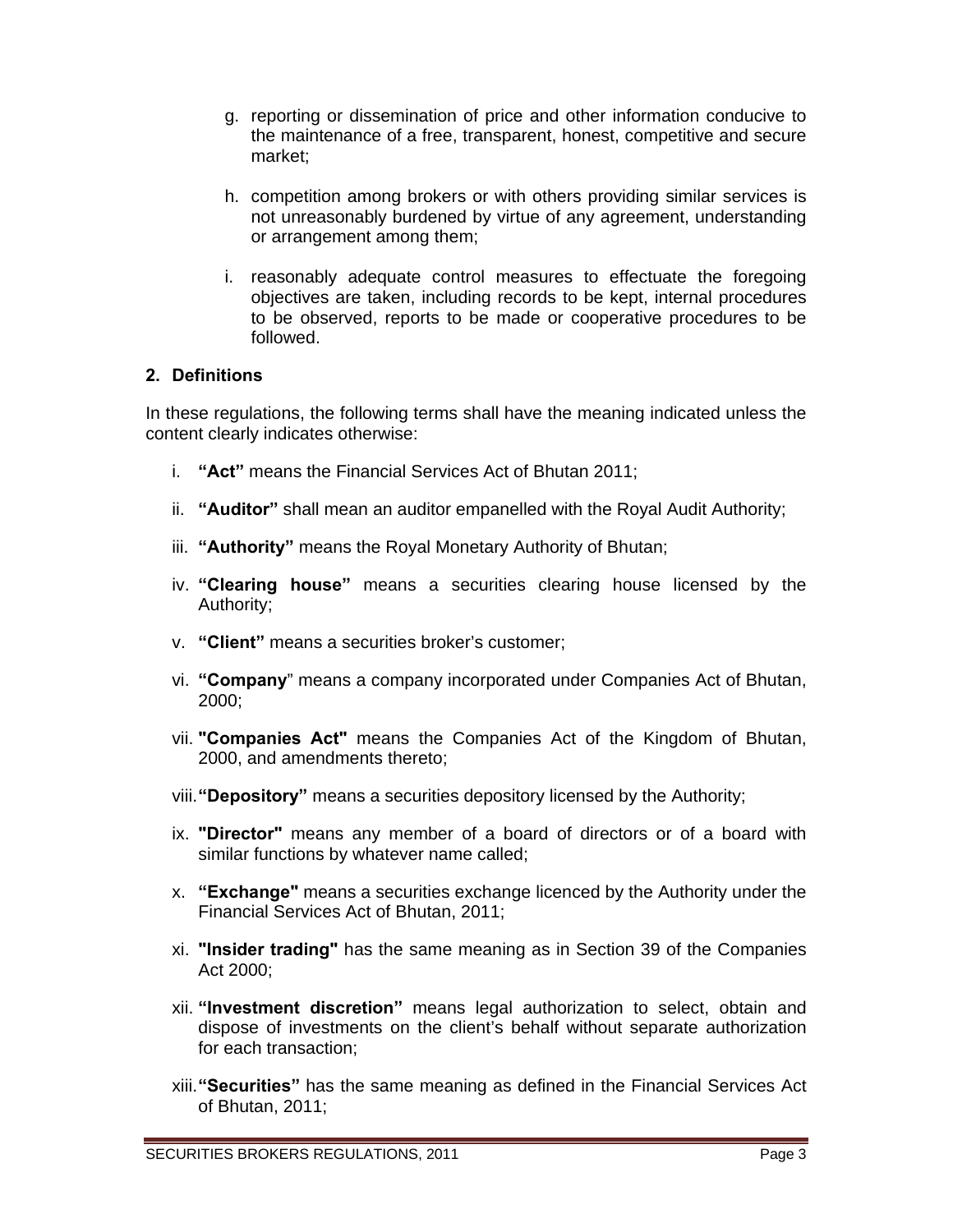- xiv.**"Securities broker"** means a judicial person licensed by the Authority, who shall carry out the business of effecting transactions in securities for account of others or in the business of dealings in securities for his own account (but not simply as an investor) and such person shall not be considered as a financial institution;
- xv. **"Securities broker representative"** has same meaning as defined under Section 296 of Financial Services Act of Bhutan, 2011;
- xvi.**"Securities business"** has the same meaning as defined in Section 371 of the Financial Services Act of Bhutan, 2011;

**"Significant owner**" has the same meaning as defined in the Section 371 of the Financial Services Act of Bhutan 2011;

xvii**. "Quick assets"** are cash or cash equivalent and time deposits with commercial banks with a remaining maturity of less than one year.

#### **3. Application for grant of license**

An application for a license to act as a securities broker shall be made in writing to the Authority and shall contain the following documents along with a non-refundable application fee of Nu.5, 000 only in cash/draft/cheque in favor of the Authority:

- i. Letter of Application (Annexure I)
- ii. Application Form (Annexure II)
- iii. Biographical Report (Annexure III)
- iv. Broker's representative form (Annexure IV)

#### **4. Capital requirement**

A securities broker shall ensure that it maintains adequate financial resources to meet its securities broking business and other commitments and to withstand the risks to which its business is subject.

- i. Every securities broker shall have and maintain at all times a minimum paid up capital of Nu. 300,000.
- ii. The paid-up capital contribution shall be deposited with the Authority after the issuance of "In-Principle Approval" and must be verified by the Financial Regulation and Supervision Department. The contribution shall not be funded through borrowings and must be from legitimate sources.
- iii. Every securities broker shall maintain at all times 10% of net assets in the form of quick assets.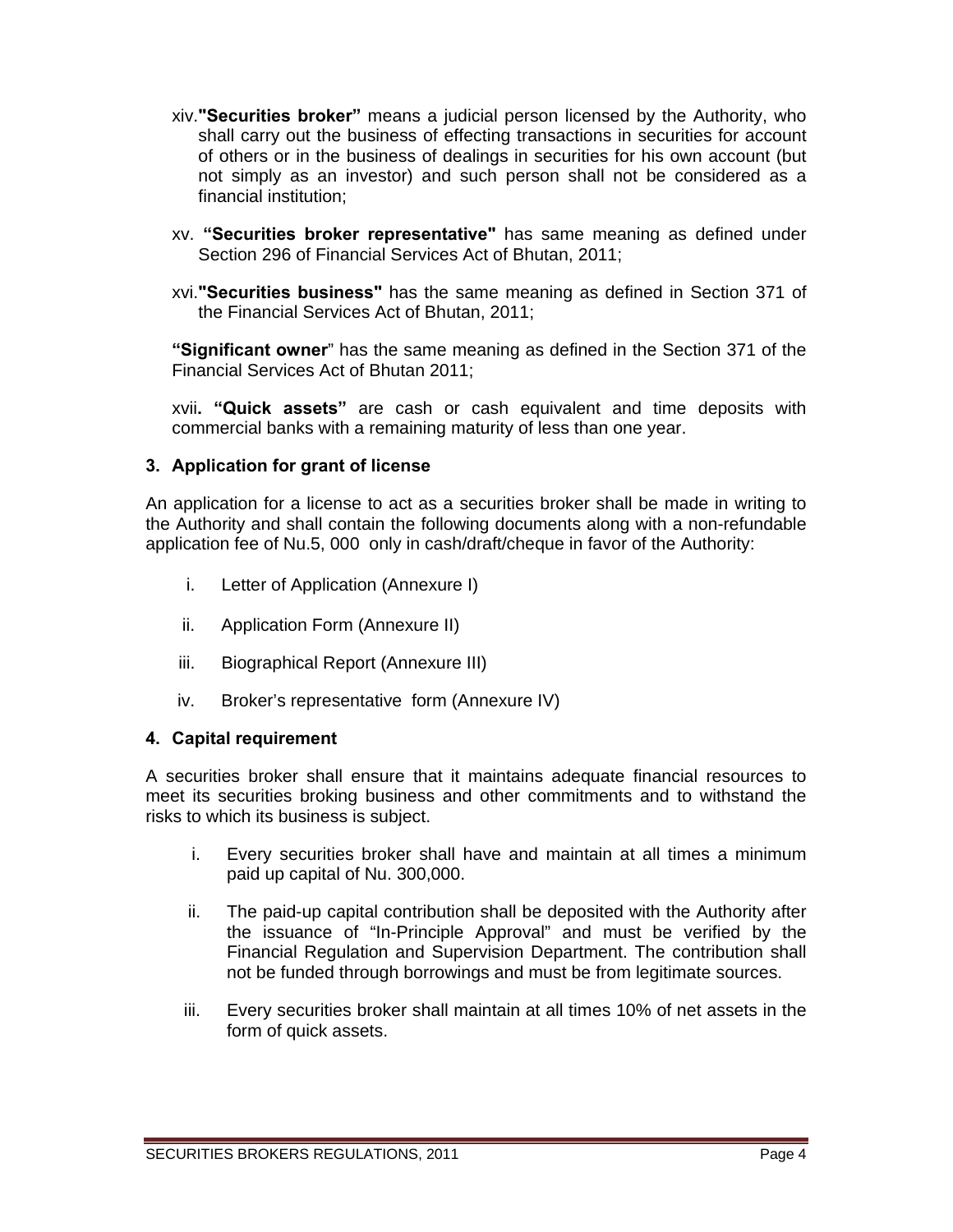# **5. Restriction on grant of broker's licence**

- i. A broker's licence shall only be granted to a company incorporated under the Companies Act.
- ii. A broker's licence shall only be granted upon fulfilling all the requirement of these regulations.
- iii. All existing brokers shall functionally and operationally independent from their parent company.

## **6. Ownership and Governance**

- i. Companies fully owned and managed by Bhutanese nationals shall be licensed as a securities broker.
- ii. A securities broker shall be a private limited company registered under the Companies Act of Bhutan.
- iii. A securities broker shall operate only under the name that has been approved by the Authority.
- iv. Non-fulfilment of any criteria set out in Annexure III by any applicant, significant owner, director, broker's representative shall invalidate the application.
- v. A securities broker shall comply with these regulations, and any other laws and regulations of the Authority.
- vi. All key post holders including directors and every significant owner of a securities broker must undergo training program conducted by financial training institute/Stock exchange.
- vii. In terms of composition of board, at least one member of the board should have an experience of 3 years in securities related business.

# **7. Grant of Licence**

- i. Only licensed securities broker shall be permitted to carry out securities broking business in Bhutan otherwise stated in the regulation.
- ii. The Authority shall grant a license to an applicant, only if the Authority, amongst others is satisfied that:
	- a) The managerial capacity of the applicant is adequate to conduct the proposed operations;
	- b) The applicant will conduct its business in an honest and transparent manner and with the professional skills appropriate to the nature and scale of its proposed activities;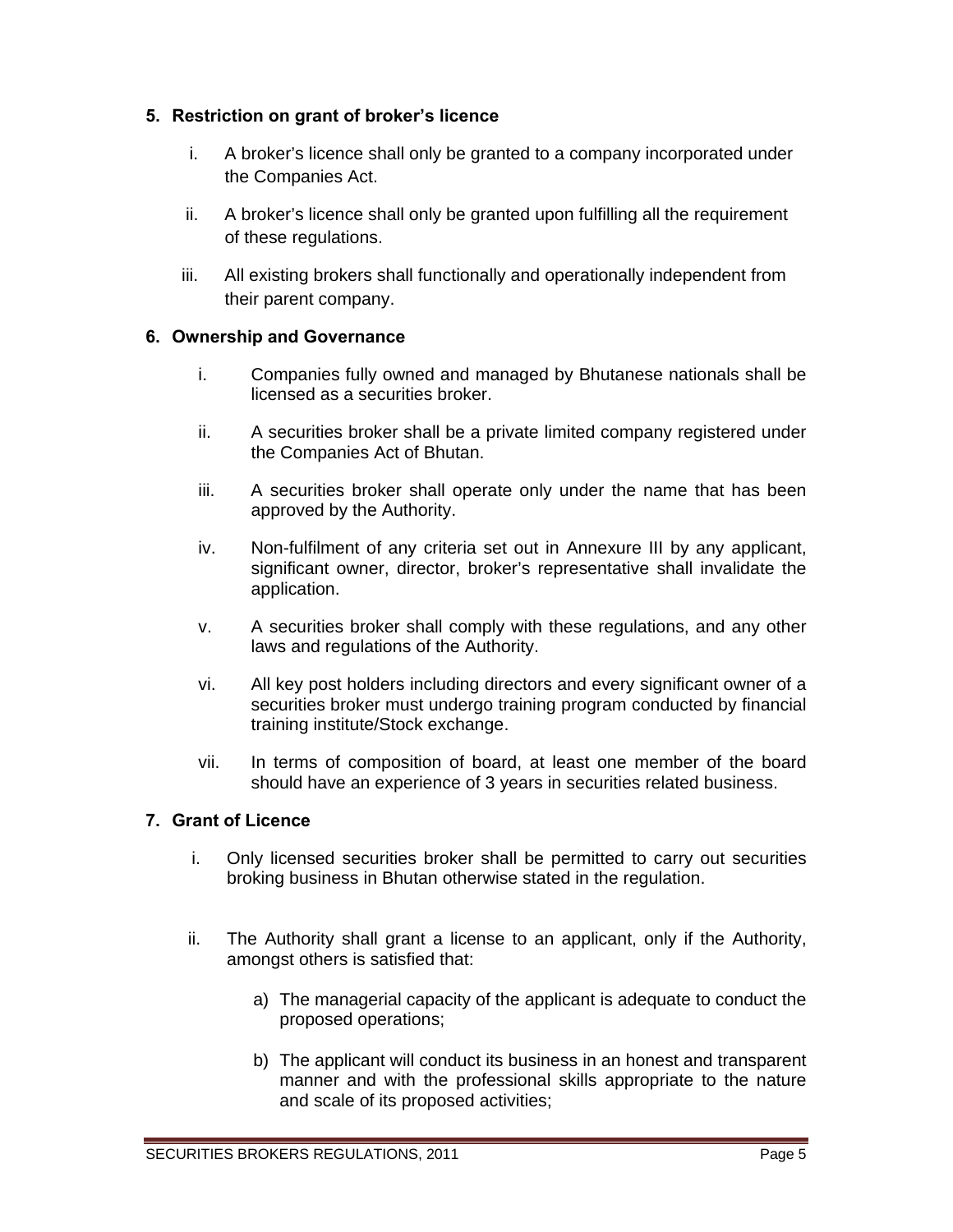- c) The applicant will conduct its business in a sound and prudent manner so as not to jeopardize performance of financial obligations;
- d) The applicant will maintain adequate accounting and other records of its business with adequate systems of control; and
- e) A proposed company will become economically sustainable in a reasonable period of time.

#### **8. Other Requirements**

- i. After consideration of the documents and other information, the Authority if satisfied may issue an "In-Principle Approval". This approval shall be valid for the period of 3 months. During which, the applicant shall take all necessary measures specified therein. The issue of "In-Principle Approval" does not bind the Authority to issue a license to conduct business.
- ii. A company in respect of which an "In-Principle Approval" has been given should not commence business before the issue of a license. Every advertisement, notice, etc. issued prior to the issue of the license should specify that it has not been issued a license to carry on securities broking business.
- iii. An applicant upon complying with the conditions specified in the "In-Principle Approval" may request the Authority to issue a license. The Authority being satisfied their after may issue a license to an applicant to carry on securities broking business.
- iv. A securities broker shall commence business within three months of issuance of a license.
- v. A securities broker shall be a member participant to any the securities exchange licensed by the Authority.
- vi. A license issued by the Authority to the applicant is non-transferrable and shall be valid for a period of one year only.
- vii. A securities broker from its fourth year of operation shall pay an annual non-refundable renewal fee as maybe determined by the Authority.
- viii. The securities broker shall display its license at all places at which it carries on its business.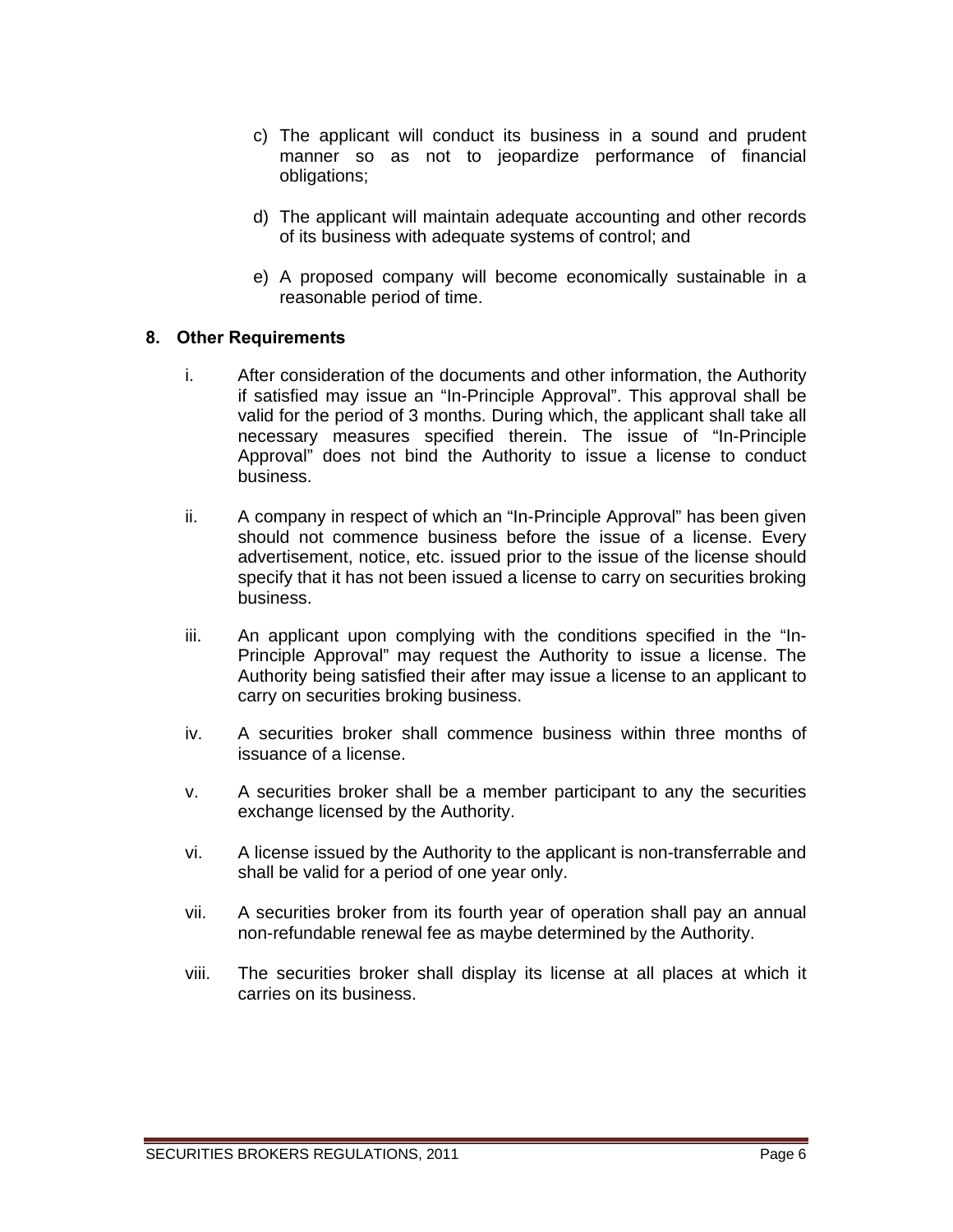## **9. Application to conform to the requirements**

An application, not complete in all respects and not conforming to the instructions specified in Annexure II and III as well as other requirements of these regulations, shall be rejected. However, the applicant shall be given 30 days to complete the application in all respects and rectify the errors, if any.

#### **10. Furnishing of information, clarification and personal representation**

The Authority may require an applicant to furnish any further information or clarification during the assessment of the application, and, thereafter, in regard to any other matter as may be deemed necessary by the Authority. The applicant or its broker's representative shall, if so required, appear before the Authority for a personal representation in connection with the application.

#### **11. Consideration of application**

The Authority while considering an application for grant of a license shall take into account, all matters relevant to the carrying out of the functions by the securities broker.

#### **12. Display of charges**

The securities broker shall display at all times, its charges wherever appropriate.

#### **13. Broker representative registration**

- i. An applicant for registration as a securities broker representative shall submit an application in writing, which shall contain the following information:
	- a. name, age, address, telephone number, identification number and principal employment;
	- b. whether the person has been (i) convicted of a crime; (ii) declared bankrupt or served as a director or officer of a bankrupt company within the year preceding the commencement of bankruptcy proceedings;
	- c. educational qualifications; and
	- d. employment history for the past five years;
- ii. The Authority may require additional information in the course of considering the application.
- iii. A broker representative shall be allowed to provide broker services only under the employment of licensed broker.
- iv. For the purpose of carrying out securities broking business, the broker representative shall have at least 3 years of experience in securities business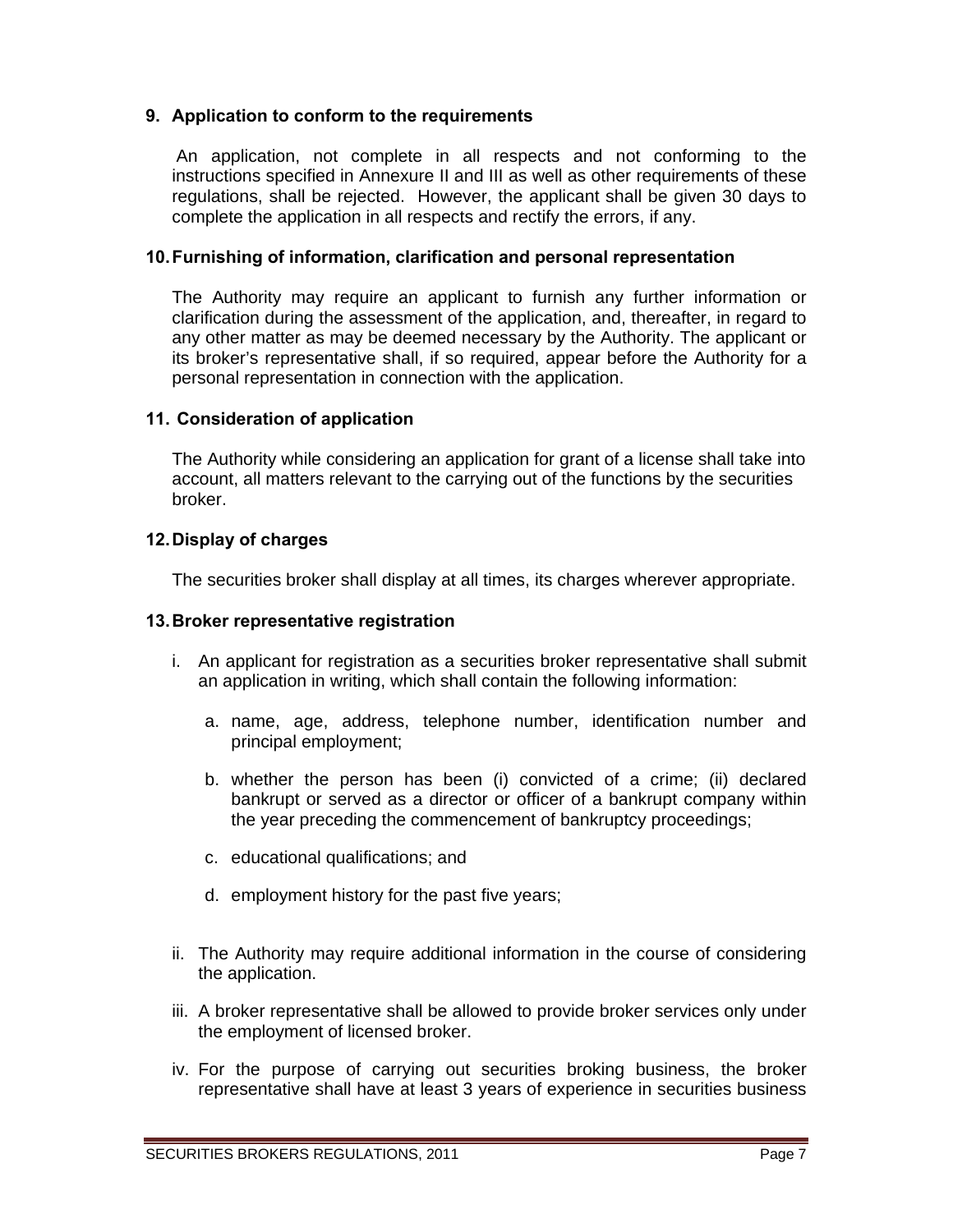and shall undergo training on capital market conducted by Securities Exchange or Financial Training Institute.

- v. The Authority may grant a full broker representative registration or an executions-only registration. The latter shall not entitle the holder to:
	- a. supervise a person with a full broker representative registration; or
	- b. provide investment advice to customers concerning the value or desirability of investment in particular securities or investments, the market as a whole or any segment of the market; he may, however, respond to inquiries as to past prices and volumes, pending orders and other market data.
- vi. Where a registered broker representative ceases to be a representative of the broker in relation to which the registration was issued, both the securities broker and the representative shall inform the Authority.
- vii. Where the registered representative moves immediately to the employment of another securities broker both the representative and the new employer shall inform the Authority.
- viii. Where the registered representative does not move immediately to the employment of another securities broker, he shall not hold himself out or perform any functions related to being a representative before becoming employed by another securities broker.
- ix. Where the representative assumes employment with another securities broker within six months of leaving his previous employment the registration shall continue.
- x. Where he does not assume employment with another securities broker within six months of leaving his previous employment, the registration will lapse.

#### **14. Restriction on grant of broker's representative licence**

A broker's representative licence shall only be granted to an individual who meets the requirements as determined by the Authority.

#### **15. Revocation and suspension of licence by Authority**

- i. The Authority may revoke a licence, in the case of a licensed broker, if:
	- a. the licensed broker is being or will be wound up;
	- b. the licensed broker ceases to carry on securities business;
	- c. the Authority has reason to believe that the licensed broker, or any of its directors or employees, has not performed its duties efficiently, honestly or fairly; or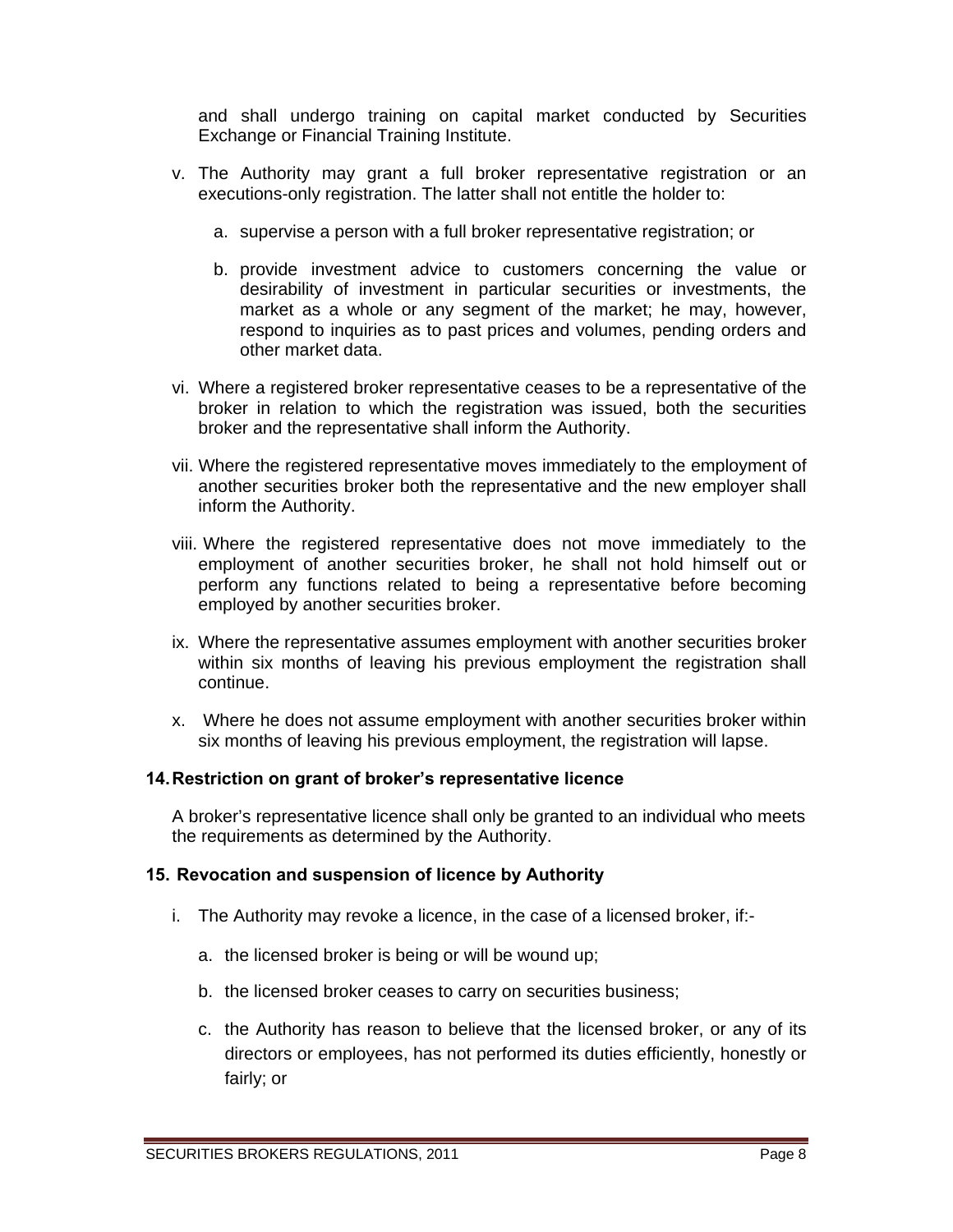- d. the licensed broker contravenes or fails to comply with any condition or restriction applicable in respect of the licence or any other provision of these regulations.
- ii. The Authority may revoke a licence, in the case of a broker's representative, if:
	- a. he ceases to carry on business for which he is licensed;
	- b. he has been adjudged a bankrupt in Bhutan or elsewhere;
	- c. the licence of the broker, in relation to whom his licence was granted, is revoked;
	- d. the Authority has reason to believe that he has not performed his duties efficiently, honestly or fairly;
	- e. he is convicted of an offence involving fraud or dishonesty;
	- f. he contravenes or fails to comply with any condition or restriction applicable in respect of his licence or any other provision of these regulations.
- iii. Incase Section 15 (i) or 15 (ii) applies the Authority, if it considers it desirable to do so, may instead of revoking a licence, suspend a licence for a specific period and may at any time remove its suspension.

# **16. Notification of change of particulars**

Any change in the information pertaining to the security broker or broker representative shall be intimidated to Authority.

#### **17. Conduct of business- Principles of Best Practice**

In its conduct of securities broking business, a securities broker shall at all time act according to the principles of best practice and, in particular, shall:

- i. Observe high standards of integrity and fair dealing:
- ii. Act with due skill, care and diligence;
- iii. Observe high standards of market conduct;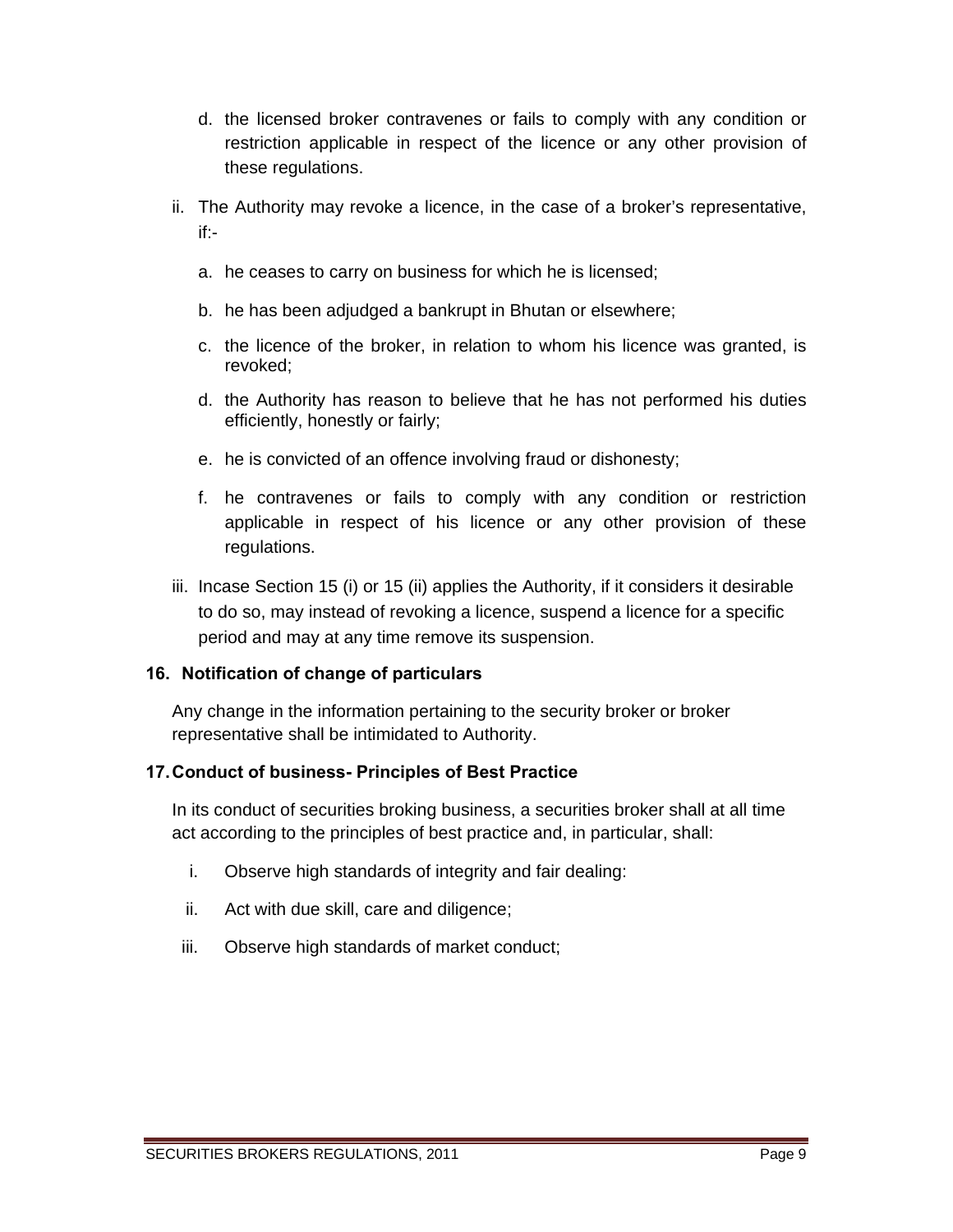- iv. Seek from clients information about their circumstances and investment objectives which might reasonably be expected to be relevant in enabling it to fulfill its securities broker responsibilities to its clients;
- v. Take reasonable steps to give every client it advises, in a comprehensible and timely way, any information needed to enable the client to make a balanced and informed investment decision;
- vi. Provide the client with information about the ownership and management of the business, management of the firm, the representative(s) who will be dealing with the client's business and the broker's responsibilities to the client;
- vii. Never place its interests above those of its clients when acting on the client's behalf;
- viii. Avoid any conflict of interest with its clients and, where such a conflict unavoidably arises, ensure fair treatment to its clients by complete disclosure (provided this is acknowledged and accepted by the client) or by declining to act;
- ix. Protect properly, by way of segregation and identification, those client assets for which a securities broker is properly responsible;
- x. Maintain adequate financial resources to meet its securities broking business commitments and withstand the risks to which its securities broking business is subject;
- xi. Organise and control its internal affairs in a responsible manner, keep proper records, and have adequate arrangements to ensure that all staff employed are suitable, adequately trained and properly supervised, together with well-defined compliance procedures; and
- xii. Deal with the Authority in an open and co-operative manner and keep the Authority informed of anything concerning the business that might reasonably be expected to be disclosed to it, having due regard to the duties imposed by the Act.

# **18. Client's Agreement**

- i. Before accepting any buy/sell order from a client, a securities broker shall enter into an agreement with a client.
- ii. The agreement shall be in writing in Dzongkha or in English as required by the client.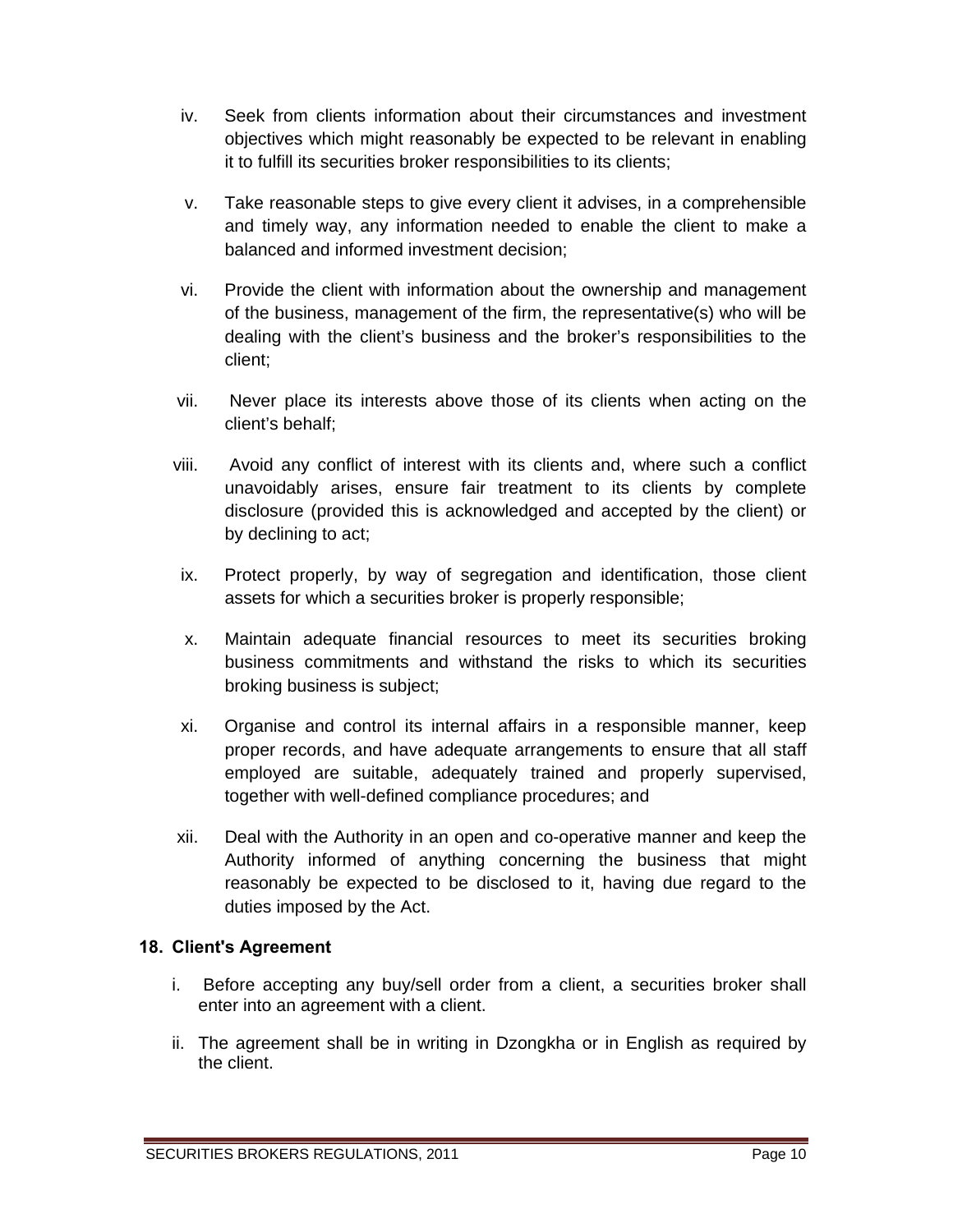- iii. The client shall sign a declaration that the contents of the agreement have been fully explained to him and that he accepts the agreement.
- iv. Each client agreement shall include as an attachment the provisions of Section 18 (i), identifying them as a portion of this regulation and expressly incorporating them into the terms of the agreement.

## **19. Conduct of Business Rules**

- i. In its conduct of securities broking business, a securities broker shall:
	- a. take reasonable steps to ensure that neither it nor any of its employees offers or gives, or solicits or accepts, any inducement which materially conflict with the duties owed to its clients;
	- b. where it has a material interest in a transaction to be entered into with or for a client, or a relationship which gives rise to a conflict of interest in relation to such a transaction, neither advise nor exercise authorized investment discretion on the client's behalf, in relation to that transaction unless it takes reasonable steps to ensure fair treatment for, and to inform, the client; and a broker shall resolve conflicts of interest among clients in a reasonable way with appropriate disclosure to the client;
	- c. not recommend a transaction to a client unless it has taken reasonable steps to enable the client to understand the nature of the risks involved;
	- d. when buying from or selling to the client on the securities broker's own account, inform its client of this fact;
	- e. deal with client and own account orders fairly and in due turn and ensure, unless expressly explained otherwise with regard to transactions under point (d) above, that a client should always have priority over its own orders and over the orders of any account in which the securities broker or its director, significant owner or securities broker representative has a material interest direct or indirect ("client order priority");
	- f. when it has agreed to effect or arrange a client order, effect or arrange the execution of the order as soon as reasonably practicable in the circumstances ("timely execution");
	- g. provide best execution for its clients ("best execution"); "best execution" does not preclude a broker from dealing for its own account at its published quotations where no better net price is available on a securities exchange or from other securities brokers.
	- h. ensure that every transaction it executes is promptly allocated to the appropriate buyer or seller ("timely allocation");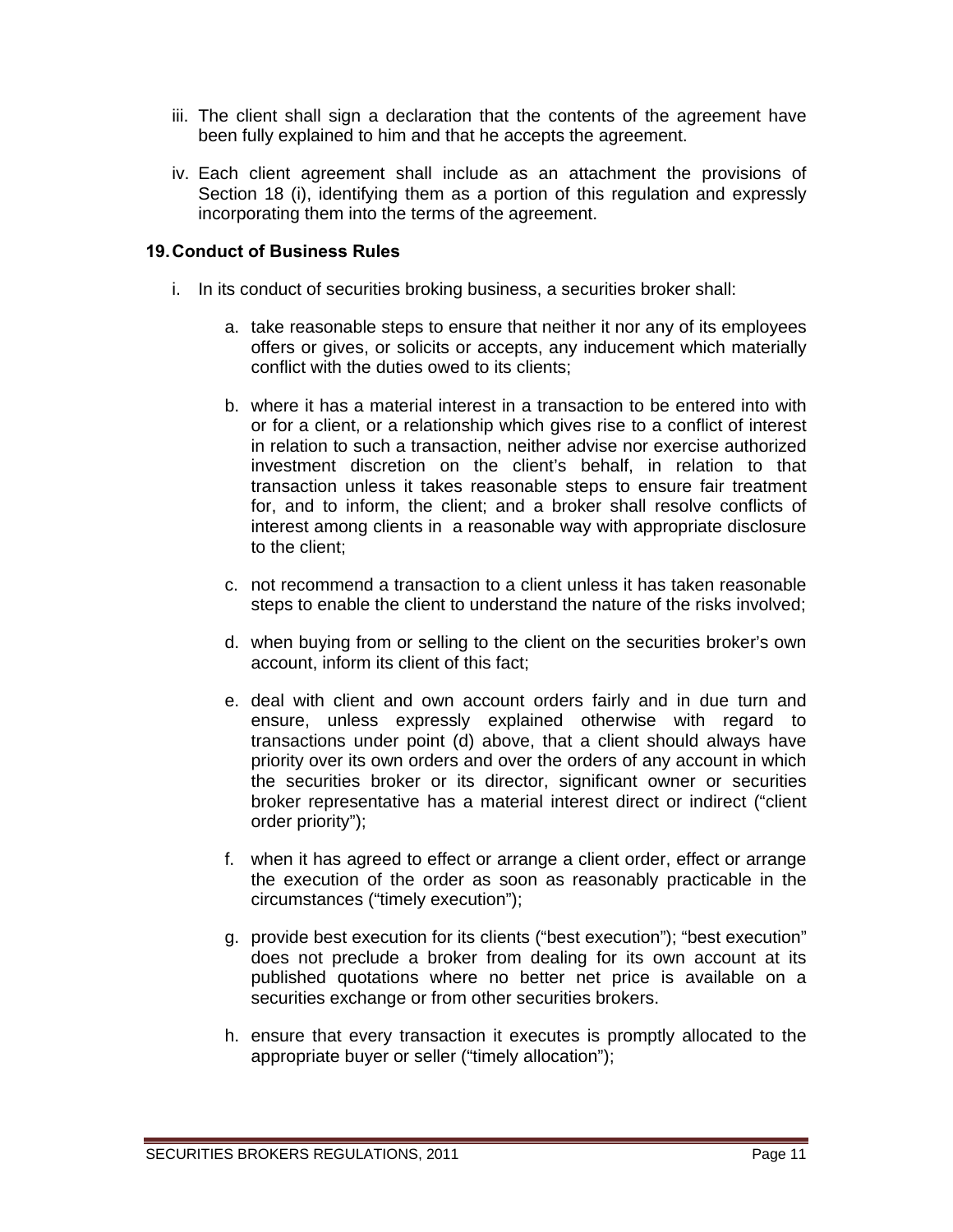- i. where all orders received by it cannot be satisfied, it must give priority to satisfying orders in accordance with the applicable procedures of its securities exchange ("fair allocation");
- j. not, in order to generate commissions or other transaction-based compensation, recommend transactions, or, in the exercise of authorized investment discretion on the client's behalf, arrange or effect them, if such transactions would reasonably be regarded as too frequent in the circumstances ("churning");
- k. take reasonable steps to ensure it does not make any recommendation to a given client, or, in the exercise of authorized investment discretion on the client's behalf, effect or arrange a transaction, unless the securities broker in fact believes and has a reasonable basis to believe that the recommendation or transaction is suitable for the client, having regard to the facts about that client of which it is, or reasonably should be, aware ("suitability");
- l. not participate in any insider trading in relation to dealing in securities nor knowingly assist any other person to participate in any such insider trading, nor execute transactions for a client's account without appropriate authorization;
- m. when representing the orders of more than one side of a transaction arranged outside a securities exchange, if the securities broker has had any role in arranging or recommending the transaction, to clearly disclose to the clients in writing specifically on whose behalf the securities broker has arranged or promoted the transaction, to charge commission or other transaction-based compensation to that side only, and if the securities broker has had no such role, to clearly disclose to the clients in writing that it is unable to advise any side it represents upon the transaction because it is representing more than one; and
- n. fully and understandably disclose to the client all commissions, fees and other charges for which he may become liable to the securities broker.
- ii. A securities broker that has no securities broker representative registered to do so shall not recommend or otherwise advise upon securities transactions or investments and shall not accept authorization to exercise investment discretion. It shall in any advertising, client communications or public use of its name note that it is a non-advisory executions-only securities broker.
- iii. In any case where matching orders are brought to a securities broker at a price more than 15% below or above the last reported sale price, the broker shall inquire as to the basis of the price and record the clients' response. In such cases and in all cases the broker shall promptly report to the securities exchange and to the Authority any reason to suspect fraud, money-laundering or financing of terrorism.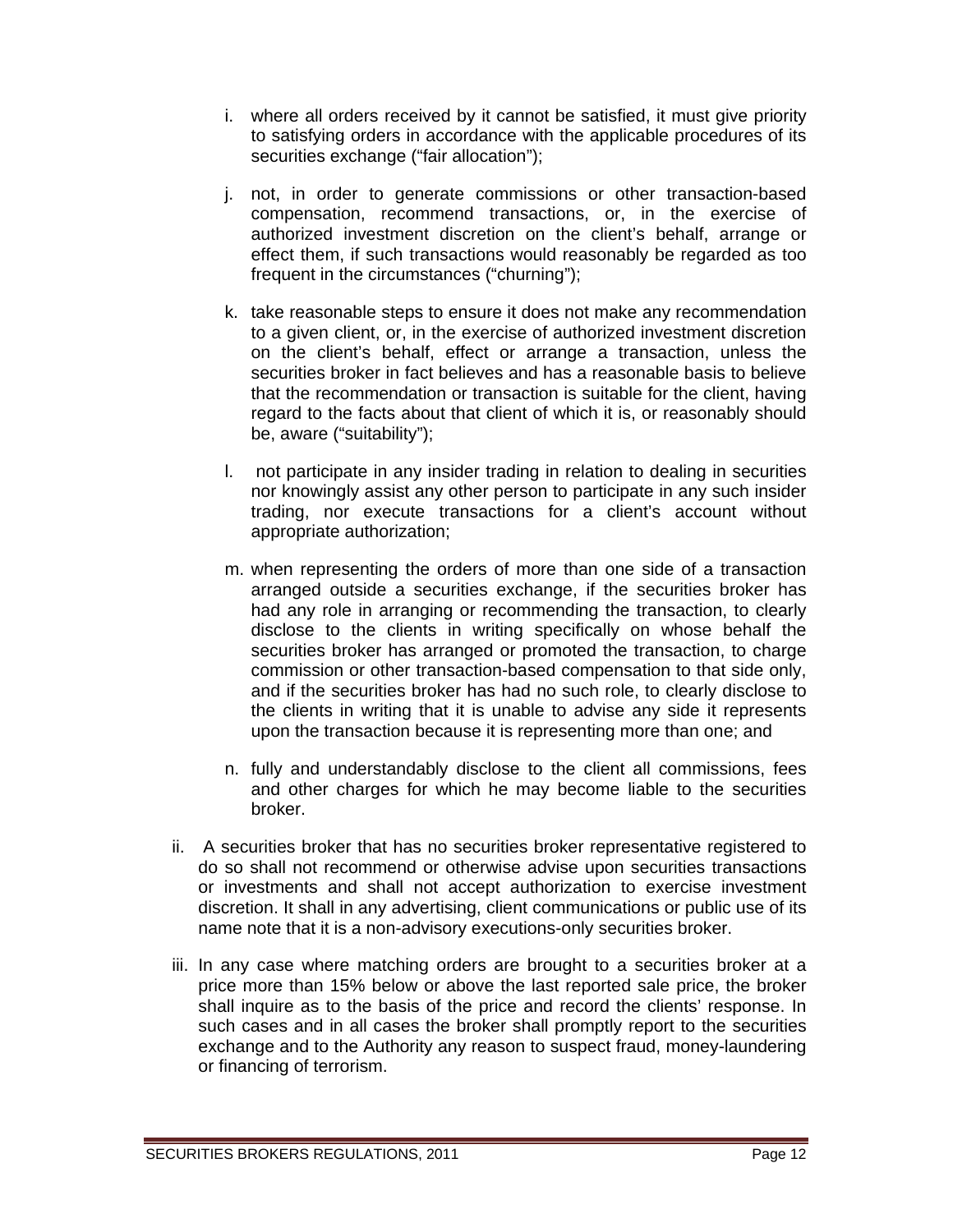iv. In any case where the securities broker executes trades exempted from the requirement to be traded on a securities exchange, the securities broker shall report the security, price, quantity and time of execution (conclusion of an agreement to trade at the given price) involved to the depository holding the securities or in such other manner as the Authority may direct.

#### **20. Issue of contract notes**

- i. A securities broker shall, in respect of every contract for the purchase, pledge, sale or exchange of securities entered into by him (whether as principal or as agent), not later than the end of the next business day after the contract was entered into, make out a contract note which complies with Section 20 (ii) and:
	- a. where the contract was entered into as agent, or as principal to its client, deliver the contract note to the person for or with whom he entered into the contract; or
	- b. where the contract was entered into as principal, retain the contract note for itself.
- ii. A contract note made out by a securities broker under Section 20 (i) shall include:
	- a. the name or style under which the securities broker carries on its securities broking business and the address of the principal place of business at which it carries on business;
	- b. where the securities broker is acting as principal, a statement that it is so acting;
	- c. the name and address of the person on whose account the contract was entered into, and the person to whom the securities broker delivers the contract note;
	- d. the date of the contract, and the date on which the contract note is made out;
	- e. the quantity and description of the securities that are the subject of the contract;
	- f. the price per unit of the securities or other consideration, described with reasonable specificity, for which the securities are exchanged;
	- g. the amount of money or other consideration payable under the contract;
	- h. the rate and amount of commission (if any) and any other matters charged;
	- i. whether the transaction was recommended or otherwise solicited by the securities broker or whether unsolicited; and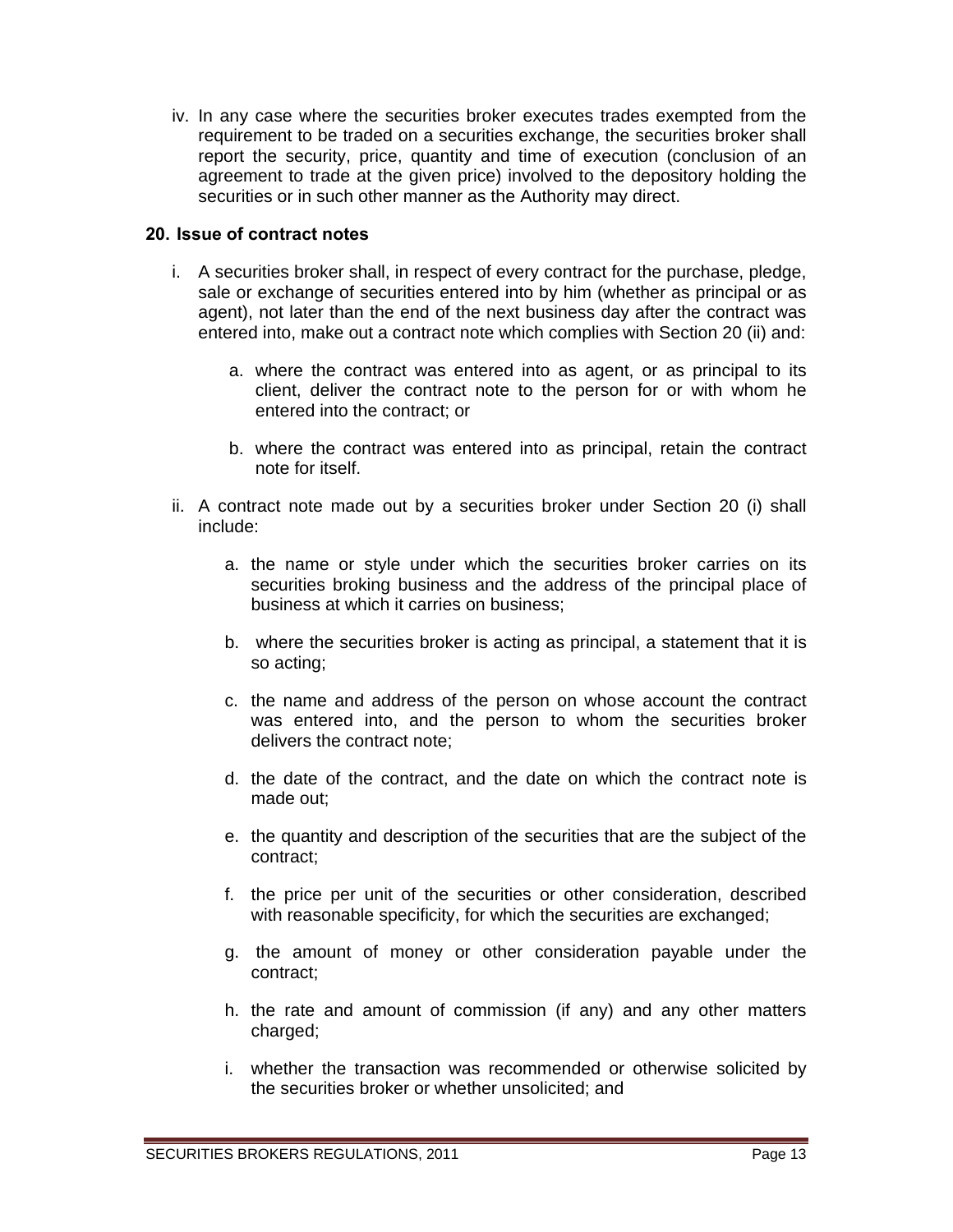j. the date of settlement.

## **21. Issue of Statements**

- i. A securities brokers shall provide clients without request a written statement of account at the end of any month in which transactions have taken place in the account, showing account balances and activity once a year, otherwise, unless the balances are negligible and accounts are inactive or unless alternative arrangements are specified in the client agreement.
- ii. A securities broker shall promptly honor a client's specific request for a statement of account at any time but need not honor a standing request for repeatedly doing so, unless the client agreement so requires.

## **22. Internal Operations**

- i. A securities broker shall organize and control its internal affairs in a responsible manner, keeping proper records, and should have adequate arrangements to ensure that all employees are suitable, adequately trained and properly supervised together with defined compliance procedures.
- ii. A securities broker must take reasonable steps, including the establishment and maintenance of procedures, to ensure that its officers and employees act in conformity with:
	- a) the security broker's responsibilities under the Financial Services Act of Bhutan, 2011 and these regulations ;
	- b) the requirements of the statutory restrictions on insider trading and the confidential nature of business information it may possess; and
	- c) appropriate arrangements on propriety of personal dealings.
- iii. Without limitation of Section 22 (ii) above, in particular a securities broker shall:
	- a) satisfy itself on reasonable grounds and on a continuing basis that any representative that it appoints is fit and proper to act for it in that capacity;
	- b) have adequate resources to monitor and enforce compliance by its representatives with high standards of business conduct;
	- c) have procedures to ensure:
		- 1. the proper handling of complaints from clients relevant to its compliance with the securities regulatory system;
		- 2. that any appropriate remedial action on those complaints is promptly taken; and
		- 3. where the complaint is not promptly remedied, that the client is advised of any further avenue for complaint available to him,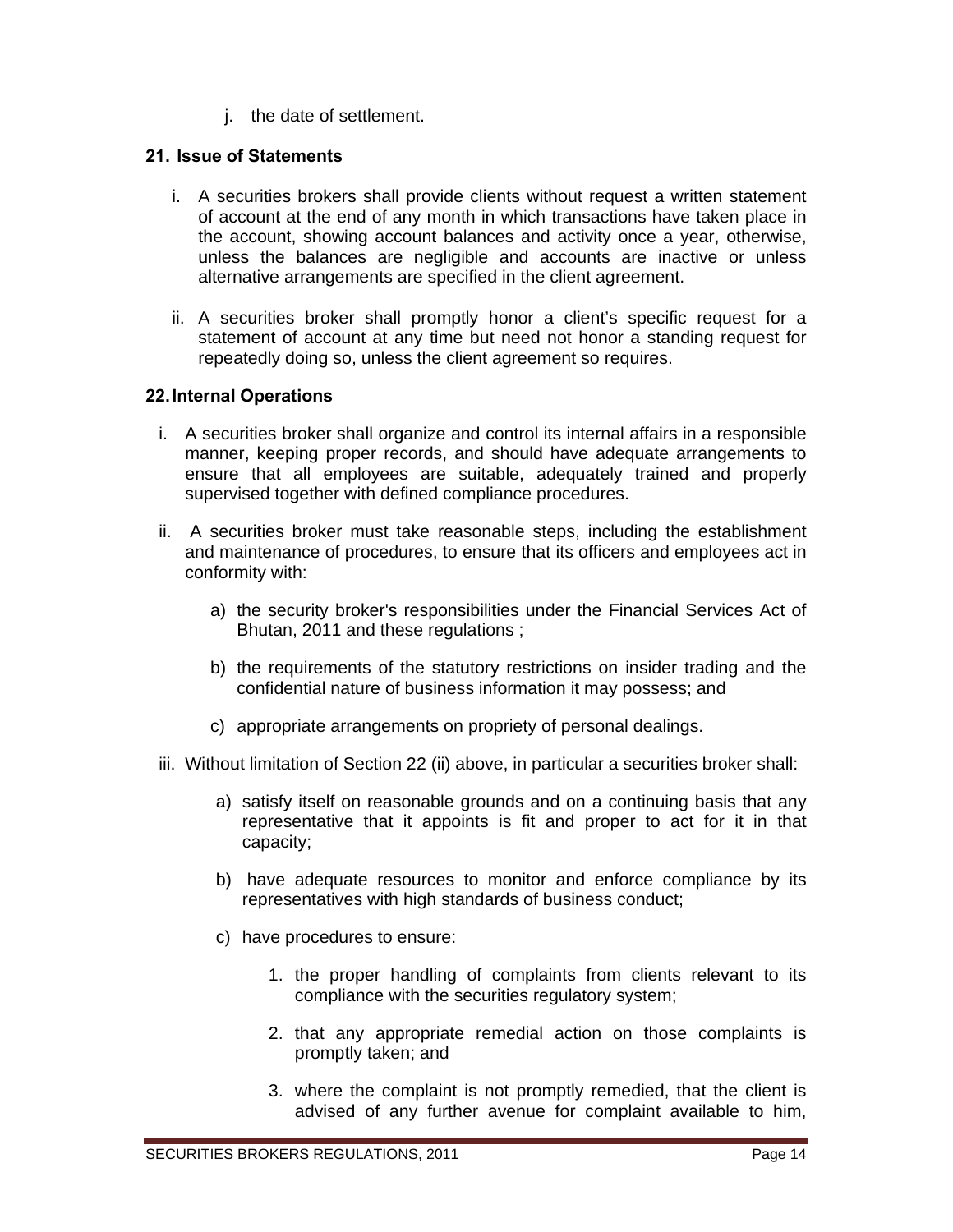including his ability to bring the matter to the attention of the securities exchange of which the broker is a participant or the Authority in accordance with the Act.

#### **23. False Markets and Trading**

- i. A securities broker shall not transact securities broking business through any securities market operating in violation of licensing requirements.
- ii. A securities broker shall not create or cause to be created, or do anything with the intention of creating, or knowingly assist any other person in the creation of:
	- a. a false or misleading appearance of active trading in any securities; or
	- b. a false market in respect of any securities.
- iii. For the purposes of Section 23 (ii) a false market is a market in which a price is the result of activity which is:
	- a. intended to create a misleading appearance of the demand for or supply or value of the security or of price trends in the security but does not include withholding or gradually introducing orders, bids or offers in order to avoid adverse price impacts;
	- b. intended to effect a gift or partial gift or to conceal the origin of funds;
	- c. intended to establish an apparent market or last sale price for purposes of securities valuation or for some other ulterior purpose; or
	- d. part of a transaction for which there is compensation not reflected in the price and not fully disclosed to the market.
- iv. A securities broker shall not circulate or disseminate or authorize or assist in the circulation or dissemination of any statement or information to the effect that the price of any security will or is likely to rise or fall when, to his knowledge, the rises or falls or likely rises or falls are attributable to any action which, if done by a securities broker, would be in contravention of Section 23(ii).

# **24. Employment of fraudulent or deceptive devices etc.**

A securities broker shall not, directly or indirectly, in connection with any transaction with any person, involving the purchase, sale or exchange of securities or securitiesrelated services employ any device, scheme or artifice to defraud that person, or engage in any act, practice, or course of business which operates as a fraud or deception.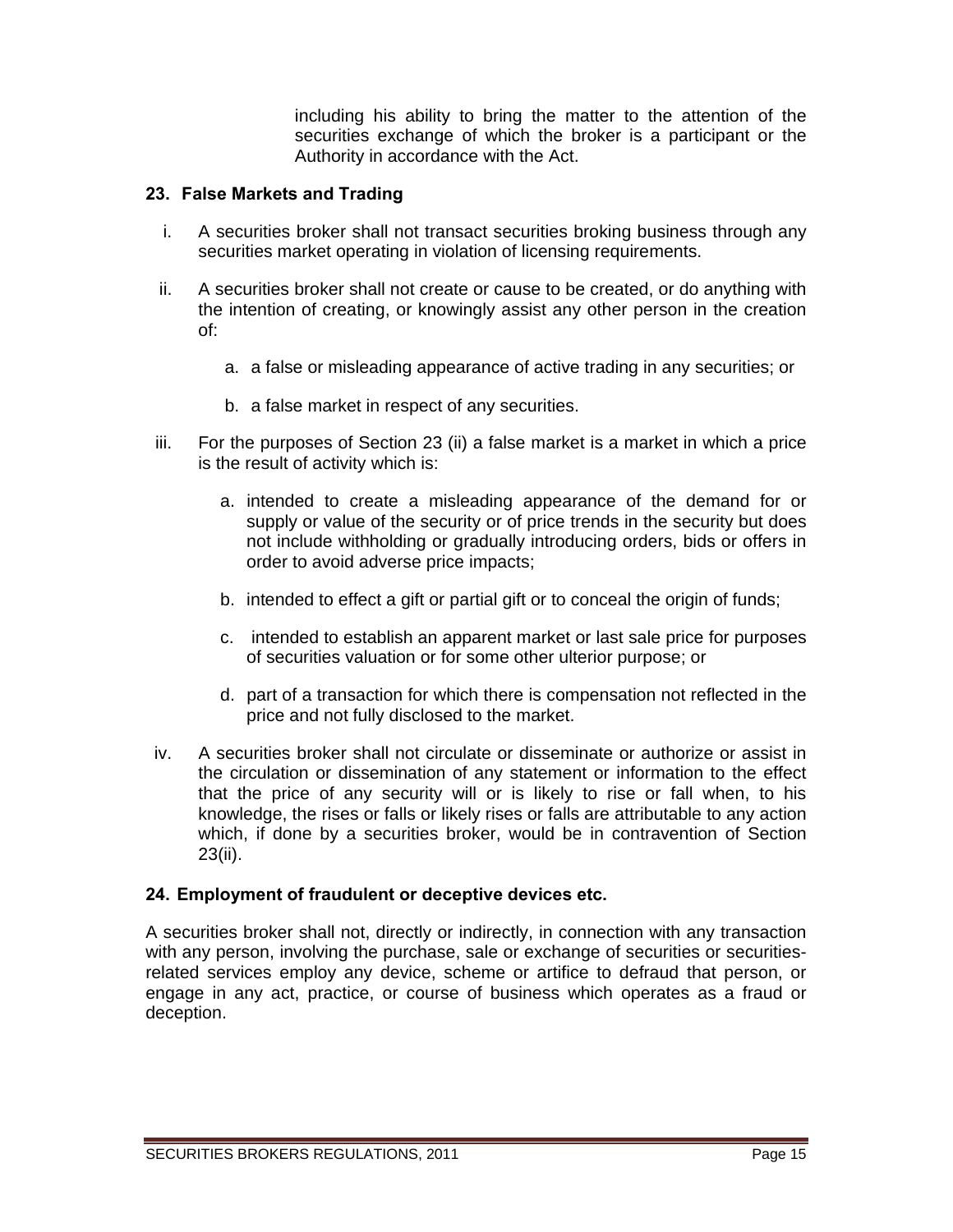# **25. False or misleading statements about securities**

A securities broker shall not, directly or indirectly, for the purposes of inducing the purchase or sale of the securities of any issuer, make any other person to make, with respect to the operations or the past or future performance of the issuer:

- i. any statement which is false or misleading at the time it is made with respect to any material facts; or
- ii. any statement which is, by reason of the omission of a material fact.

## **26. Insider trading**

A securities broker shall not participate in any insider trading or knowingly assist any person to participate in insider trading.

## **27. Advertising and soliciting business**

- i. Any advertising material issued by a securities broker shall:
	- a. be honest and factual; and
	- b. not be misleading or deceptive.
- ii. The Authority may prohibit the issue or require the immediate withdrawal of any advertisements issued by a securities broker, which it deems apt to confuse or mislead the public.
- iii. A securities broker shall retain copies or transcripts of all their public advertising, including those used in unsolicited sales calls, until they are inspected by the Authority.

# **28. Client Assets**

Where a securities broker has control of or is otherwise responsible for assets belonging to a client, it should arrange proper protection for them by way of segregation and identification of those assets or otherwise.

#### **29. Segregation of client money**

- i. A securities broker shall pay all client money coming into its hands for or from a client into a specially created client bank account, held at a licensed bank approved by the Authority, which is segregated from any account holding money belonging to the securities broker.
- ii. A securities broker shall account properly and promptly for client money and in particulars shall ensure that:
	- a. client money and other money are kept separately;
	- b. at all times be sure how much client money stand to the credit of each client;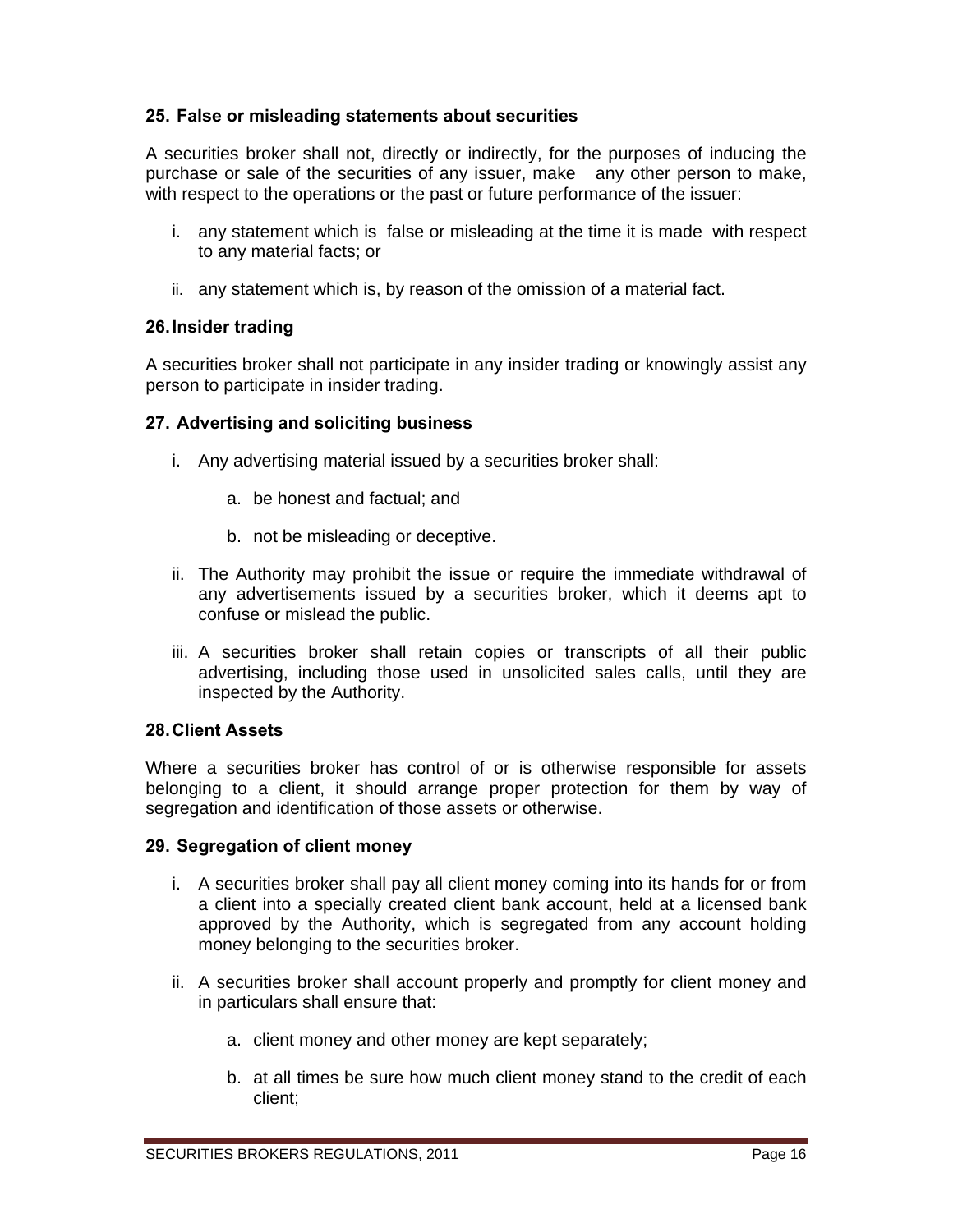c. money belonging to one client is not used for another client.

#### **30. Restriction on withdrawal of Client money**

- i. Asecurities broker shall not withdraw client's money, except for the following purpose:
	- a. If it is not the client 's money;
	- b. to make payment to or on behalf of a client;
	- c. to make payment of a debt resulting from a trade, including commissions and fees due to broker from a client; or
	- d. to transfer money to client's account in a different bank in the client's own name.
- ii. A securities broker may withdraw money from a client's bank account for or towards payment of its own fees or commission only if:
	- a. the securities broker has given the client 7 (seven) days notice of its intention and adequate detail of the breakdown of the proposed payment, and subject to client's consent;
	- b. the fees or commission accord with the arrangements agreed with the client; or
	- c. the amount is agreed in writing by the client.

#### **31. Client securities**

- i. A securities broker shall deposit all client securities into the depository into the client account which is segregated from any account holding securities belonging to another client or to the security broker.
- ii. A securities broker shall account properly and promptly for client securities and in particular shall ensure that:
	- a. securities belonging to one client do not become mixed with securities belonging to another client or with securities owned by the securities broker;
	- b. a summarized statement of the securities owned by each client is maintained;
	- c. securities belonging to one client are not used for another client, unless authorized by the client in writing.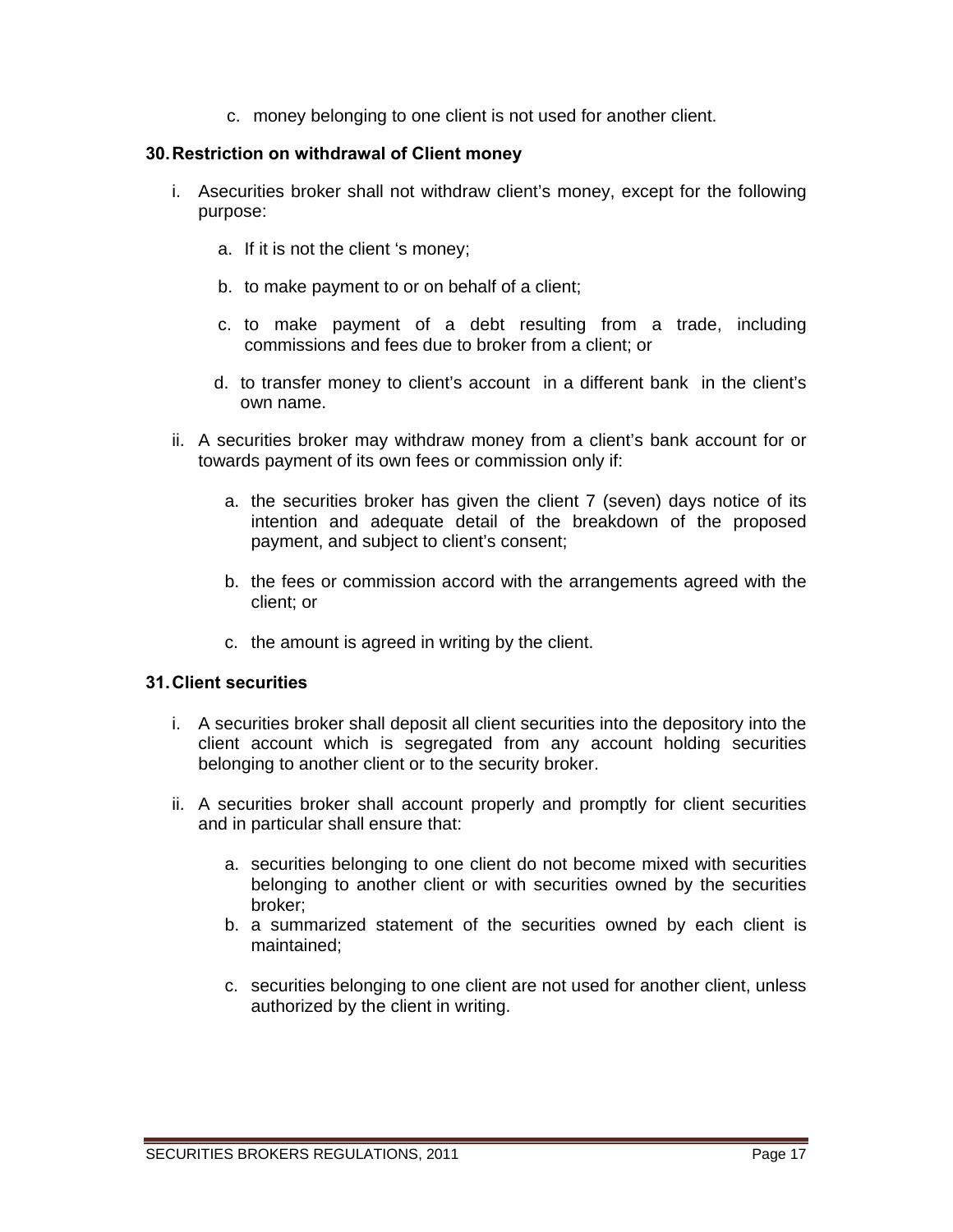#### **32. Restriction on withdrawal of securities**

Securities broker shall not withdraw client's securities, except for the following purpose:

- i. if it is not the client's securities;
- ii. for settlement (or other permissible transfer authorized by the client) on behalf of the client.

#### **33. Maintenance of books of account, records, etc**

Every securities broker shall prepare the following accounts for every accounting year:

- i. a balance sheet or a statement of affairs as at the end of each accounting period;
- ii. a profit and loss account for that period;
- iii. a statement of cash/fund flow;
- iv. additional statements on securities broking business as may be required by the Authority;
- v. every securities broker shall submit to the Authority, a copy of the audited financial statements along with the auditor's report thereon within ninety days from the close of the accounting year along with the remarks or observations of the auditors, if any, on the conduct of the business, state of accounts, etc., and a suitable explanation on such observations shall be appended to such accounts filed with the Authority;
- vi. a securities broker whose balance sheet indicates deterioration of his financial position shall immediately report to the Authority, stock exchange, clearing house and depository in which it is a participant;
- vii. a securities broker, must prepare, as at the end of each quarter in which they have executed secondary market orders exceeding Nu.1.5 million only in value:
	- a. a trial balance; and
	- b. a calculation of their quick assets.
- viii. a securities broker shall provide to the Authority, securities exchange, clearing house or depository where they are participants, a copy of the above statement within 5 days of the end of the quarter;
- ix. a securities broker shall submit to the Authority the financial statement and other materials certified by a licensed domestic accounting firm.
- x. in case of non-compliance to the requirements provided under Section 4(iii), the securities broker shall be subjected to the following: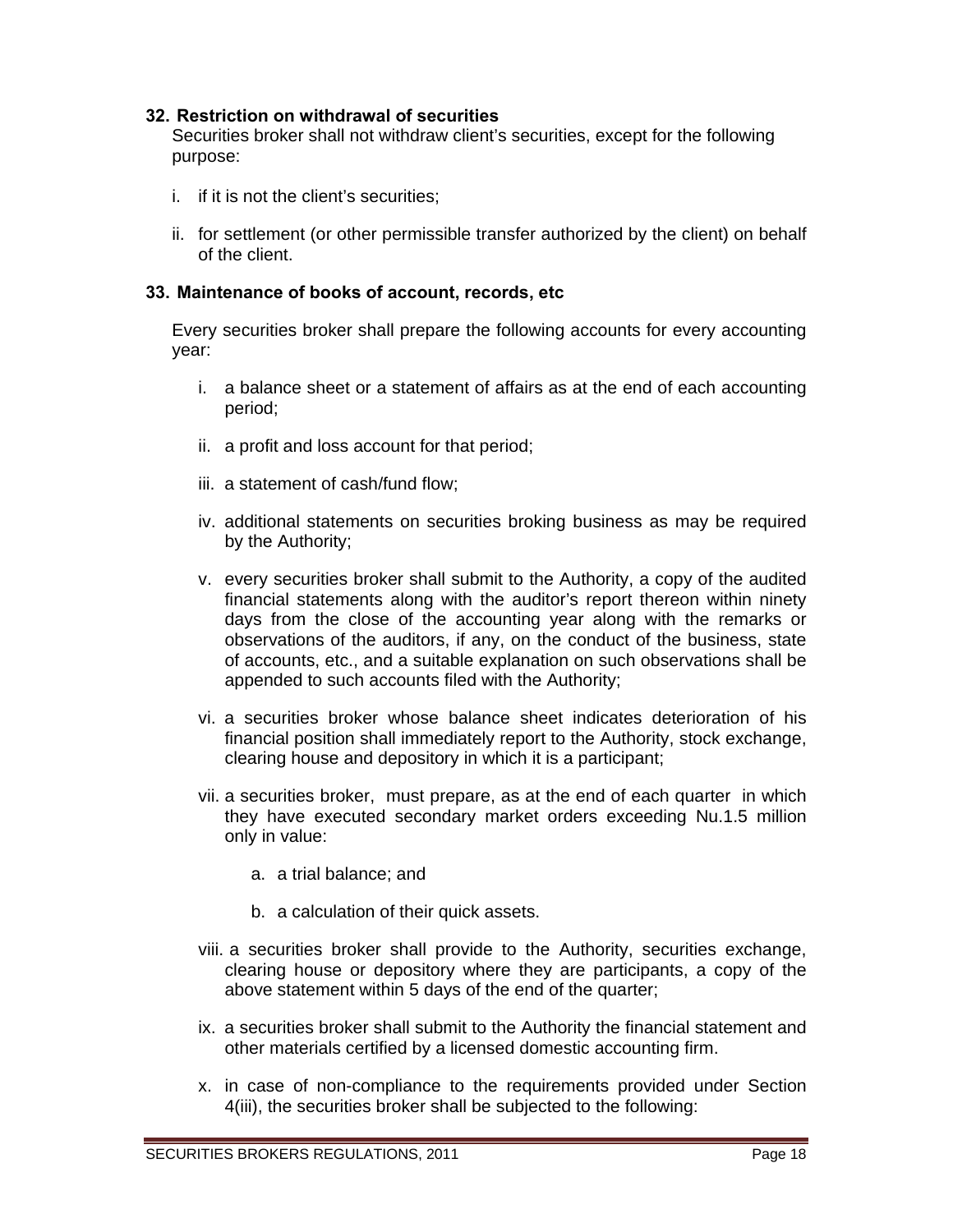- a. Notify the Authority
- b. Cease dealing in securities, unless it rectifies the non-compliance within 15 days of such notification by the Authority
- xi. a securities broker shall keep sufficient accounting records which shall contain the following:
	- a. separate accounts for each client in respect of client's money and securities;
	- b. entries of all the money received and expended by the securities broker;
	- c. record of all income and expenses of the securities broker;
	- d. entries of all purchases, sales, pledges or other transfers of securities by the securities broker distinguishing those which are made by the securities broker on its own account and those which are made by the securities broker on behalf of others;
	- e. daily entries of :
		- 1) transaction in a client's bank account maintained for the purpose of the Section 30;
		- 2) receipts and payment of client money not routed through a client bank account identifying the person (to/from) as such for the purpose; and
	- f. record of the balance on each client bank account; and
	- g. details of all securities which are not the property of the securities broker but for which the securities broker is accountable, showing by and for whom they are held, distinguishing those which are held for safe custody and for any other purpose.

#### **34. Audit Trail**

- i. Information required by these regulations shall be recorded in such a way as to enable a particular transaction to be identified at any time and traced through the accounting system of the securities broker.
- ii. All the books and documents, statements, contract notes etc., referred to in these regulations and maintained by the securities broker shall be retained for a period of at least ten years from the end of the year to which they relate.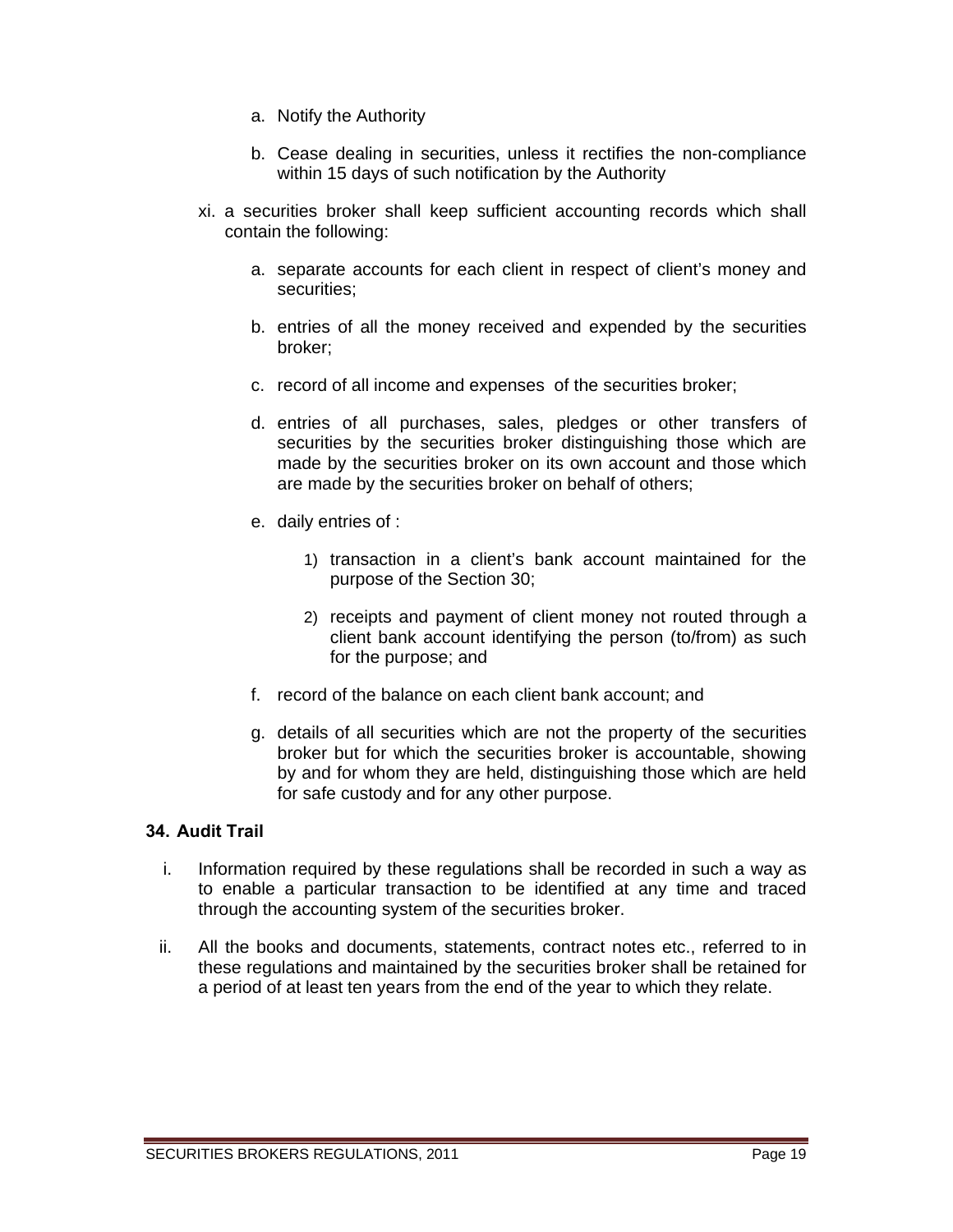# **35. Submission**

The completed application form and any correspondence should be addressed to the following:

 Hon'ble Governor Royal Monetary Authority of Bhutan P.O. Box 154 Chhophel Lam, Kawajangsa Thimphu, Bhutan Telephone: +975-2-23111/21700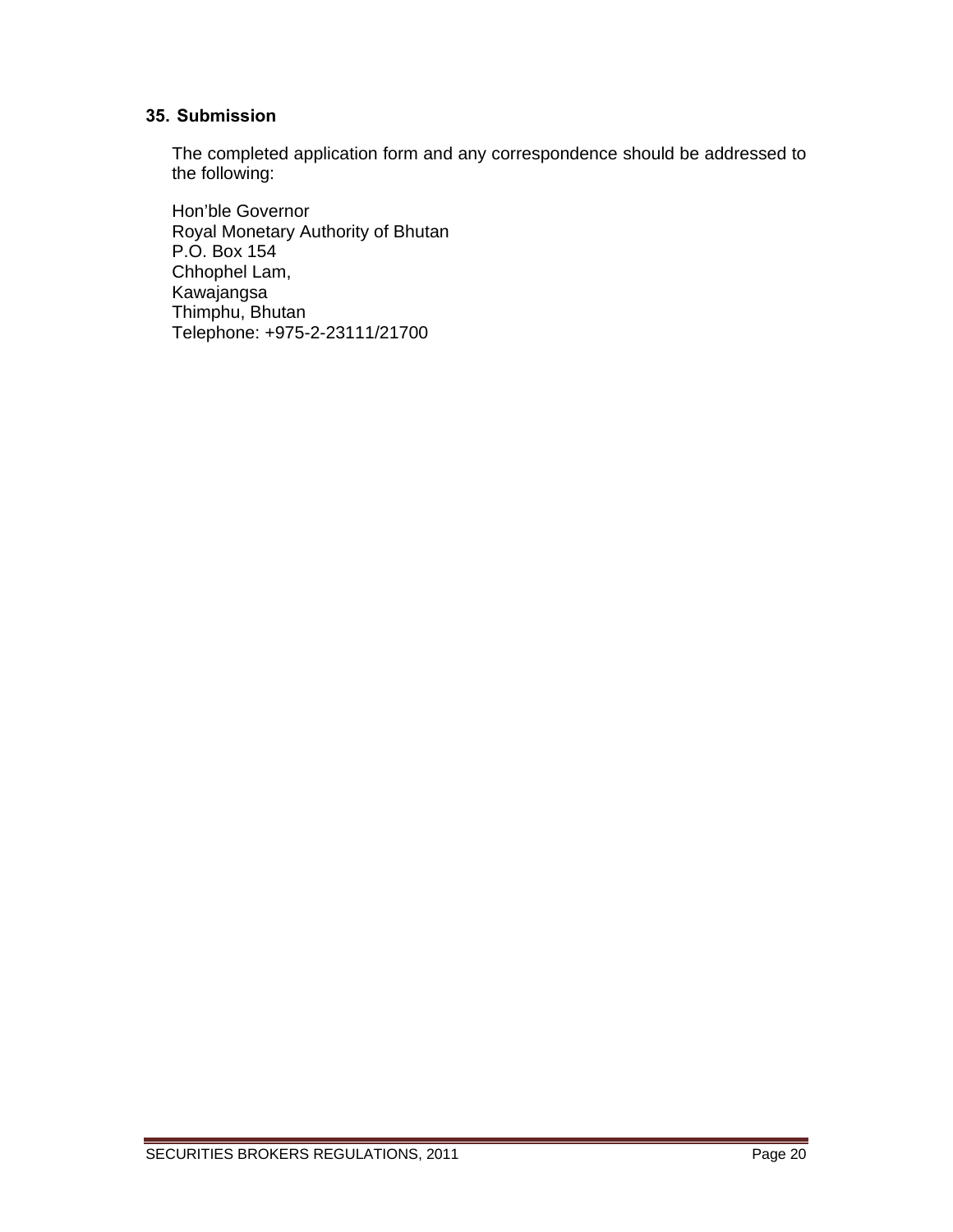# **ANNEXURE I**

#### **Date:**

Hon'ble Governor Royal Monetary Authority of Bhutan Thimphu, Bhutan

## **Sub: Application for Securities Broker license**

Hon'ble Dasho,

I/We would like to request for a license to conduct Securities Broking business under Section 285 of Financial Services Act of Bhutan, 2011. I/We confirm and declare that all applications made by me/us are in full compliance with the Regulations for Securities Broker 2011 and other applicable laws, rules and regulation in Bhutan issued by the Authority. I/We further confirm and declare that I/we am/are satisfied to the best of our knowledge, information and belief that there is no information or statement nor is there any omission which would make our application false or misleading. I/We undertake to provide to Authority such information and documents as the Authority may reasonably require in relation to the applications. This application is made by the undersigned authorized person of  $($ pursuant to the Authority granted to by written resolution of promoters passed on ) for and on behalf of proposed company

Yours faithfully,

Name:

CID No.:

Address:

Tel No:

Fax No.

Email:

Encl: Documents pertaining to the application including the resolution signed by all the promoters.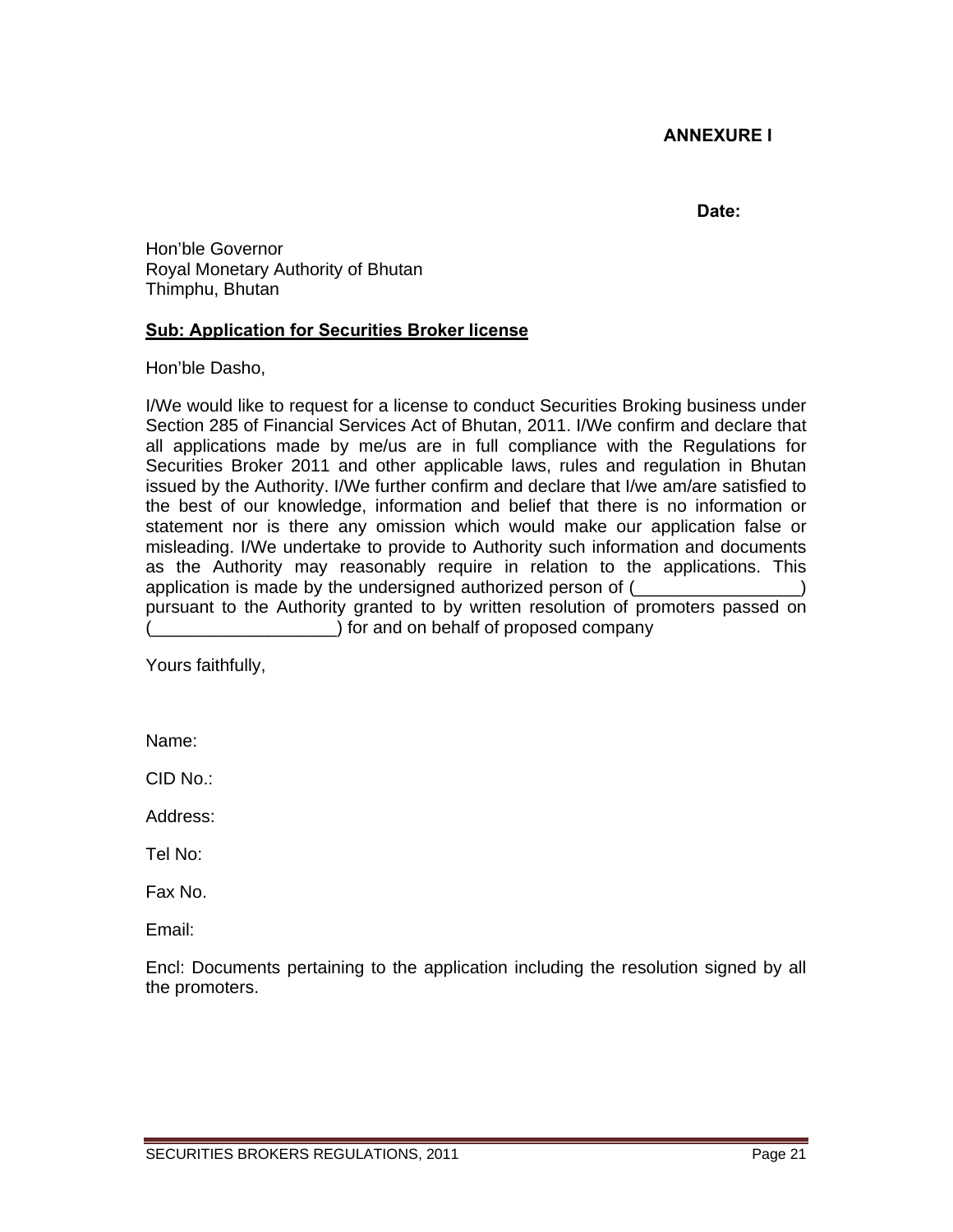#### **ANNEXURE II**

#### **LICENSING APPLICATION FORM**

(**Please ensure that this form is filled properly. In case of any clarifications, please feel free to call 321205 or visit Financial Regulation and Supervision Department of the Authority).** 

#### **Instructions for filling up the form**

- i. It is important that before this application form is filled in, the regulations made by the Authority are studied carefully and understood in full.
- ii. Applicants must submit a duly completed application form together with all appropriate, supporting documents to the Authority.
	- i. Application for license will be considered only if it is complete in all respects.
	- ii. Applicants should sign the application form.
	- iii. Information which needs to be supplied in more details may be given on separate sheets which should be attached to the application form.

#### **1. Particulars of the Applicant:**

- 1.1 Name of the Applicant :
- 1.2 (A) Address Principal Place of business / Registered Office.

\_\_\_\_\_\_\_\_\_\_\_\_\_\_\_\_\_\_\_\_\_\_\_\_\_\_\_\_\_\_\_\_\_\_\_\_\_\_

 $\frac{1}{2}$  ,  $\frac{1}{2}$  ,  $\frac{1}{2}$  ,  $\frac{1}{2}$  ,  $\frac{1}{2}$  ,  $\frac{1}{2}$  ,  $\frac{1}{2}$  ,  $\frac{1}{2}$  ,  $\frac{1}{2}$  ,  $\frac{1}{2}$  ,  $\frac{1}{2}$  ,  $\frac{1}{2}$  ,  $\frac{1}{2}$  ,  $\frac{1}{2}$  ,  $\frac{1}{2}$  ,  $\frac{1}{2}$  ,  $\frac{1}{2}$  ,  $\frac{1}{2}$  ,  $\frac{1$ 

 $\overline{\phantom{a}}$  ,  $\overline{\phantom{a}}$  ,  $\overline{\phantom{a}}$  ,  $\overline{\phantom{a}}$  ,  $\overline{\phantom{a}}$  ,  $\overline{\phantom{a}}$  ,  $\overline{\phantom{a}}$  ,  $\overline{\phantom{a}}$  ,  $\overline{\phantom{a}}$  ,  $\overline{\phantom{a}}$  ,  $\overline{\phantom{a}}$  ,  $\overline{\phantom{a}}$  ,  $\overline{\phantom{a}}$  ,  $\overline{\phantom{a}}$  ,  $\overline{\phantom{a}}$  ,  $\overline{\phantom{a}}$ 

 $\overline{\phantom{a}}$  ,  $\overline{\phantom{a}}$  ,  $\overline{\phantom{a}}$  ,  $\overline{\phantom{a}}$  ,  $\overline{\phantom{a}}$  ,  $\overline{\phantom{a}}$  ,  $\overline{\phantom{a}}$  ,  $\overline{\phantom{a}}$  ,  $\overline{\phantom{a}}$  ,  $\overline{\phantom{a}}$  ,  $\overline{\phantom{a}}$  ,  $\overline{\phantom{a}}$  ,  $\overline{\phantom{a}}$  ,  $\overline{\phantom{a}}$  ,  $\overline{\phantom{a}}$  ,  $\overline{\phantom{a}}$ 

Post Box Number: \_\_\_\_\_\_\_\_Telephone No: \_\_\_\_\_\_\_\_\_\_\_\_\_\_\_\_

E-mail:\_\_\_\_\_\_\_\_\_\_\_\_\_\_\_\_\_\_\_\_\_\_\_Fax No: \_\_\_\_\_\_\_\_\_\_\_\_\_\_\_\_

\_\_\_\_\_\_\_\_\_\_\_\_\_\_\_\_\_\_\_\_\_\_\_\_\_\_\_\_\_\_\_\_\_\_\_\_\_\_\_\_\_\_\_\_\_\_\_\_\_\_\_\_\_

\_\_\_\_\_\_\_\_\_\_\_\_\_\_\_\_\_\_\_\_\_\_\_\_\_\_\_\_\_\_\_\_\_\_\_\_\_\_\_\_\_\_\_\_\_\_\_\_\_\_\_\_\_

- 1.3 Type of Business:  $\blacksquare$
- 1.4 Address for Correspondence: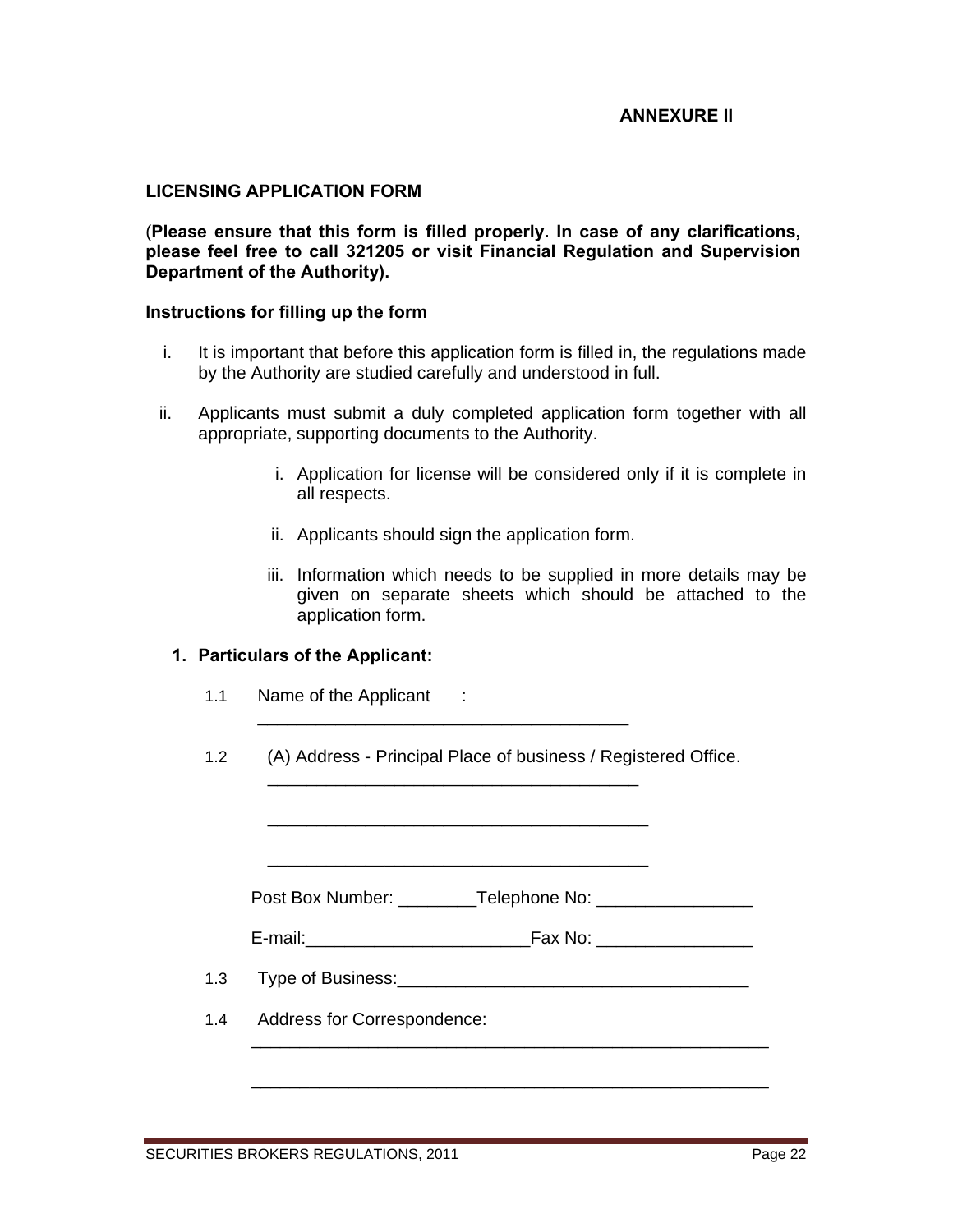| Post Box Number: |  |
|------------------|--|
|------------------|--|

Telephone No: \_\_\_\_\_\_\_\_\_\_\_\_\_\_\_\_\_\_\_\_\_\_

E-mail:\_\_\_\_\_\_\_\_\_\_\_\_\_\_\_\_\_\_\_\_\_\_\_\_\_\_\_\_\_

Fax No: \_\_\_\_\_\_\_\_\_\_\_\_\_\_\_\_\_\_\_\_\_\_\_\_\_\_\_\_

# 2. **Capital Structure of the proposed Securities Broker:**

- 2.1 Amount of Authorized Capital : \_\_\_\_\_\_\_\_\_\_\_\_\_\_\_\_\_\_\_\_\_\_\_\_\_\_\_\_\_
- 2.2 Amount of Issued Capital : \_\_\_\_\_\_\_\_\_\_\_\_\_\_\_\_\_\_\_\_\_\_\_\_\_\_\_\_\_\_\_\_\_
- 2.3 Amount of Paid-up Capital : \_\_\_\_\_\_\_\_\_\_\_\_\_\_\_\_\_\_\_\_\_\_\_\_\_\_\_\_\_\_\_\_
- 2.4 Reserves (if any):

# 3. **Shareholding pattern**

 List of significant owner (holding 10% and above of applicant directly or along with associates – applicable only to limited companies)

Share holding as on: \_\_\_\_\_\_\_\_\_\_\_\_\_\_\_

| Name<br>shareholder | of   No. of Shares held | % of total paid up capital of the<br>company |
|---------------------|-------------------------|----------------------------------------------|
|                     |                         |                                              |
|                     |                         |                                              |
|                     |                         |                                              |

4. Three years audited accounts of the company, if applicable.

\_\_\_\_\_\_\_\_\_\_\_\_\_\_\_\_\_\_\_\_\_\_\_\_\_\_\_\_\_\_

# 5. **Organization Structure**

5.1 Status of the Applicant ( e.g. limited company-Private):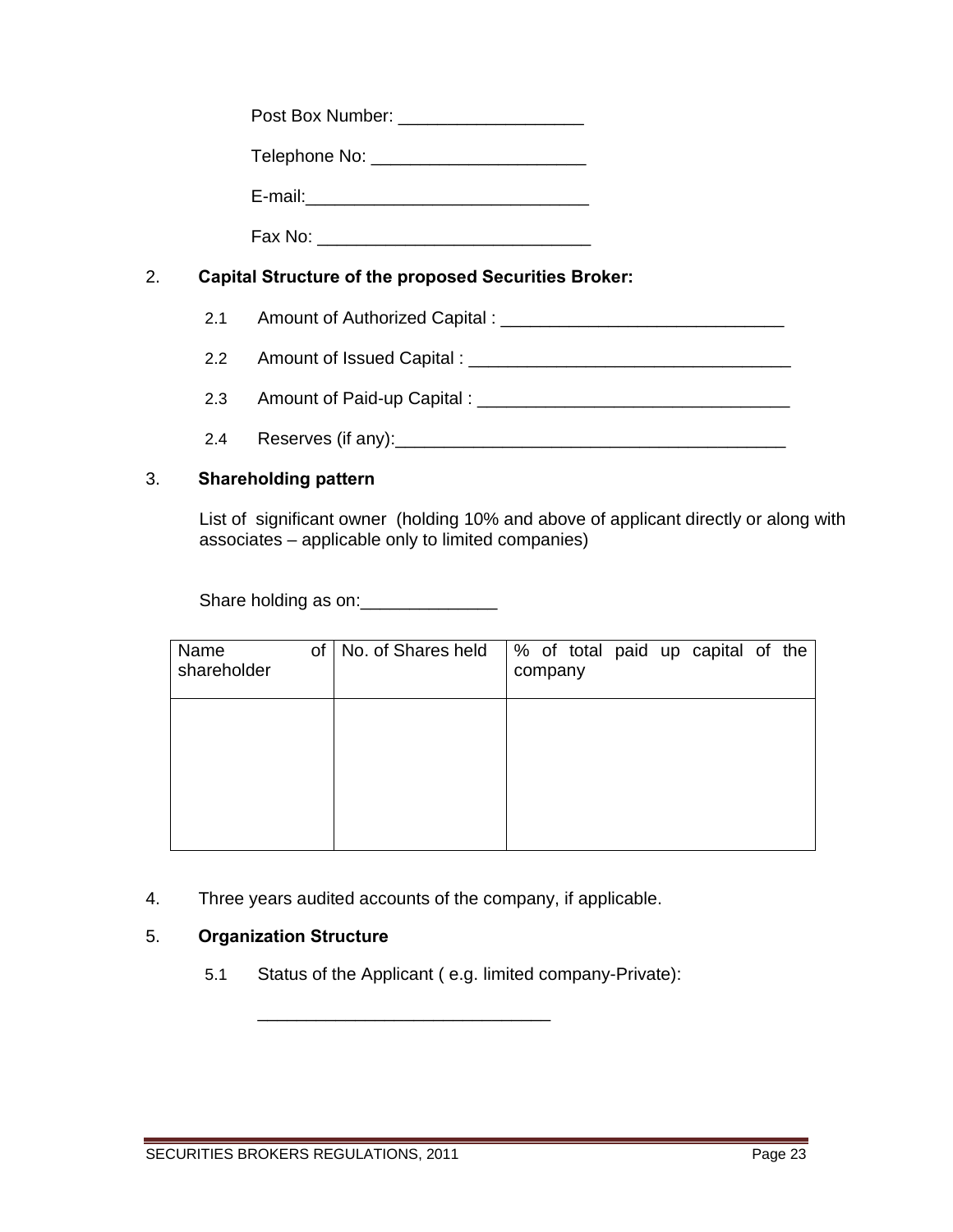5.2 Date and Place of Incorporation**:**

| Day | Month | Year | Place |
|-----|-------|------|-------|
|     |       |      |       |

- 5.3 Copy of draft Article of Incorporations (final Article of Incorporation to be submitted upon incorporation of the Company with the Registrar of the Companies).
- 5.4 Name and Address of the principal banker of the applicant.

#### 6. **Business Information**

- 6.1 A business plan/feasibility report for a period of 3 years to be submitted. The business plan should include projected volume of business & brokerage income for each class of business and income & expenditure statement in detail (after the "In-Principle Approval" is given). Organization Chart separately showing functional responsibilities to be enclosed.
- 6.2 Particulars relating to the shareholders, directors, broker representative & senior managers of the company to be completed in the prescribed format Annexure III.
- 7. Any other information considered relevant to the nature of services rendered by the applicant.
- 8. Details of infrastructure like office space, equipment and manpower available with the applicant.
- 9. Declaration should be provided by the person nominated as the applicant, broker representative and all directors of the applicant company declaring that they were not associated with a company as a director or principal officer, whose registration as a securities broker was suspended or cancelled or refused by the Authority.

These declarations should be submitted separately by the broker representative & each Director of the company.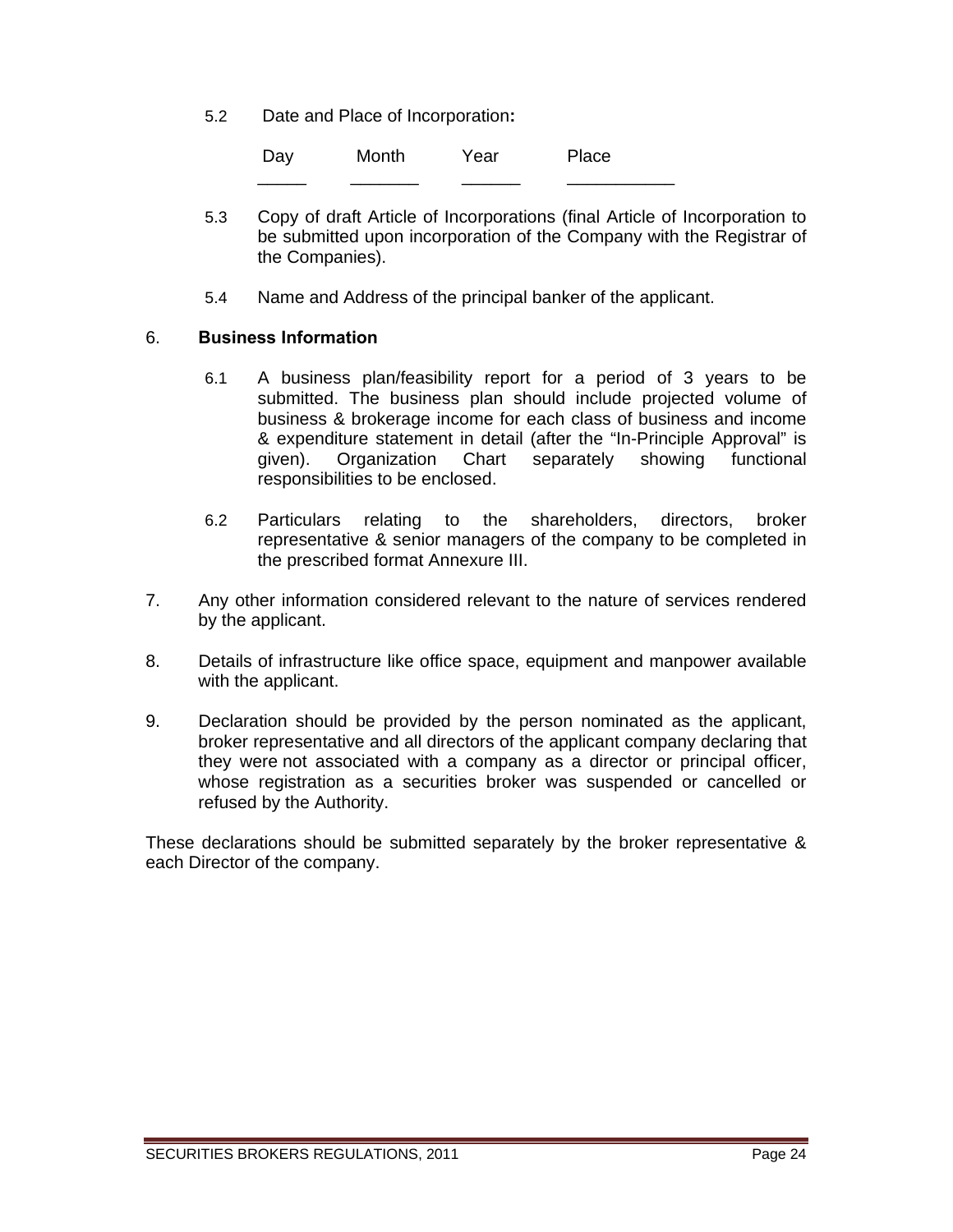# **DECLARATION**

I, the undersigned, solemnly declare that the above information given in this application form and other documents submitted on behalf of the proposed Securities Broker are true, complete and correct to the best of my knowledge and belief.

Should the Authority come across any inconsistencies on the information provided, I hereby agree to fully abide by the penalties as specified under Section 138 of the Financial Services Act of Bhutan 2011.

Further, I would like to pledge that if granted a license to conduct the business, the proposed company will not violate any laws and regulation of the Authority.

Name: Position:

Citizenship ID No: **Date:** Date: (Please attest copy)

Signature (Affix Legal Stamp):

**Witness** Name: Citizen ID No: (Please attest copy) Occupation: **Signature**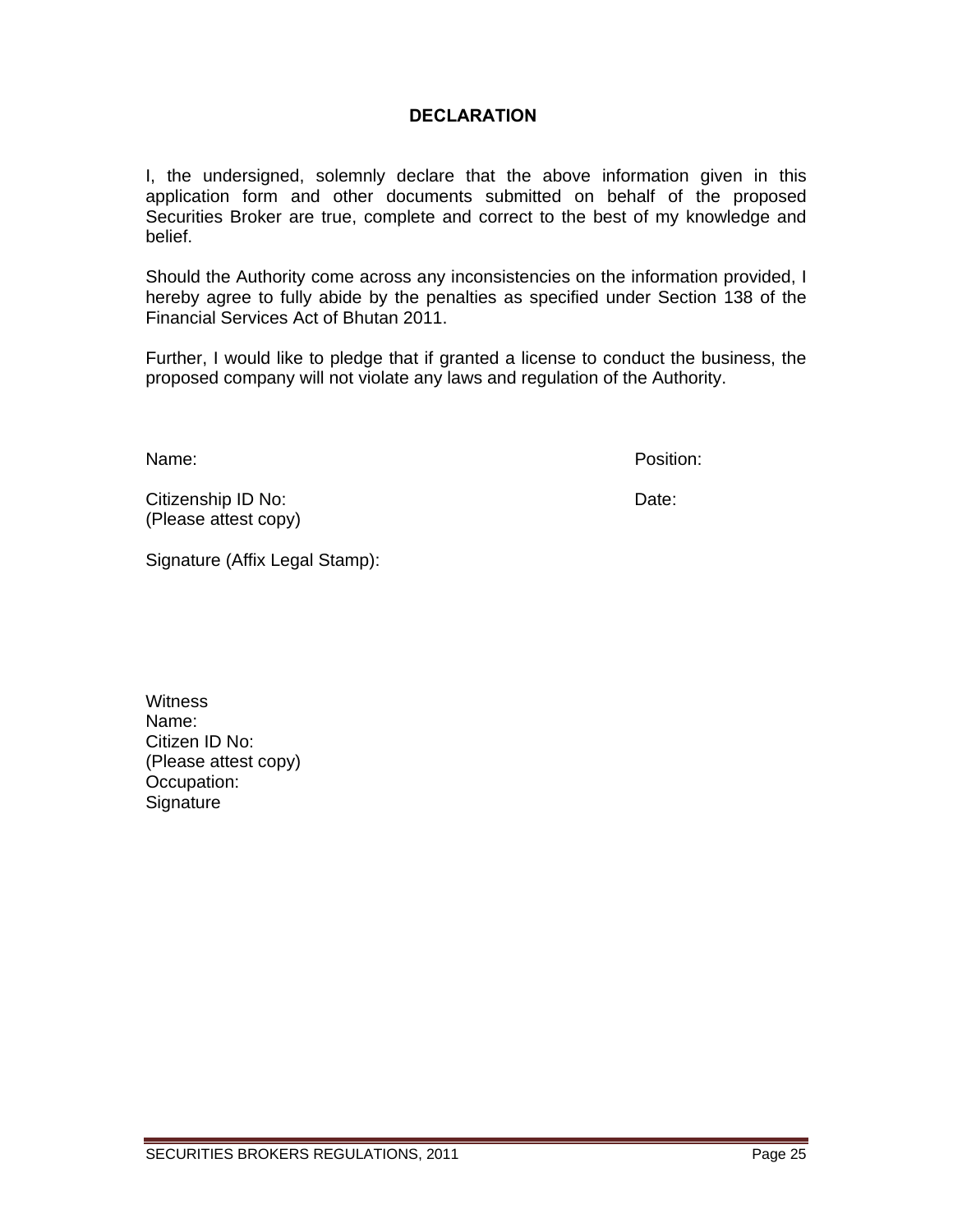#### **BIOGRAPHICAL REPORT**

#### **To be filled by all the significant owners (earning ≥ 10 percent), Director /Chief Executive officer/ Broker Representative**

## **1.** Personal Details

| a. Name               |  |
|-----------------------|--|
| b. Date of Birth      |  |
| c. Nationality        |  |
| d. Citizenship ID No. |  |

#### **2.** Contact Information

| l a. Telephone No |  |
|-------------------|--|
| b. Mobile No.     |  |
| c. Fax No.        |  |
| d. E-mail         |  |

#### **3.** Present Position

|                | a. Name and Address of the |  |
|----------------|----------------------------|--|
|                | Firm                       |  |
|                | b. Nature of Business      |  |
| C <sub>1</sub> | Telephone No               |  |

#### **4.** Family History/Dependent

| Relationship | Name | CID No. | Date of<br><b>Birth</b> | Occupation | Email<br>Address | Mobile<br>No. |
|--------------|------|---------|-------------------------|------------|------------------|---------------|
| Father       |      |         |                         |            |                  |               |
| Mother       |      |         |                         |            |                  |               |
| Spouse       |      |         |                         |            |                  |               |
| Dependent    |      |         |                         |            |                  |               |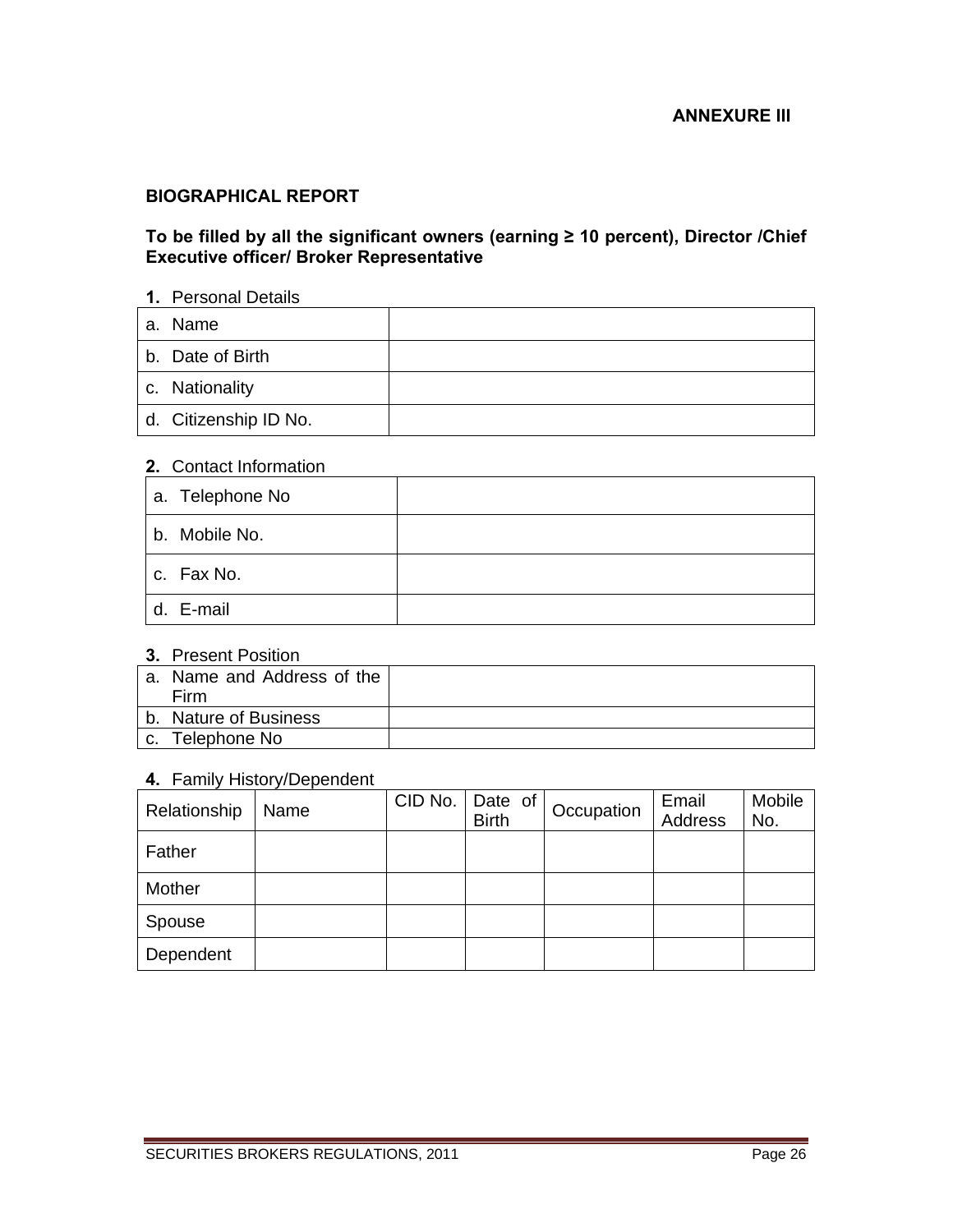#### **5.** Education

| Name<br>Address<br>University | &<br>οt | Years<br>Attendance | Study | of   Major Area of   Degree/Certificate<br>Granted | Date Awarded |
|-------------------------------|---------|---------------------|-------|----------------------------------------------------|--------------|
|                               |         |                     |       |                                                    |              |
|                               |         |                     |       |                                                    |              |
|                               |         |                     |       |                                                    |              |

**6.** Employment Record (Pertaining to previous 5 years). Use additional sheets, if necessary, and account for all gaps in employment.

| held/<br>Position<br>Department | Main<br>responsibilities | Organization   Country | Duration |
|---------------------------------|--------------------------|------------------------|----------|
|                                 |                          |                        |          |
|                                 |                          |                        |          |
|                                 |                          |                        |          |

**7.** Do you have a license to practice any profession?  $\Box$  Yes  $\Box$  No If yes, please give details.

| a. Nature of License        |  |
|-----------------------------|--|
| b. Date of Issue            |  |
| c. License/Registration No. |  |
| d. Licensing Agency and     |  |
| Address                     |  |
|                             |  |

**8.** (a) If self-employed, describe each enterprise, including the name, address, license number, your percentage of ownership and the type of business which you own or control. (Control means ownership of 10% or more of the stock or ability to effectively control the management of the corporation or other entity). (b) List names, addresses and percentage of control and/or ownership of other incorporators, partners, directors, or officers of the entity or corporation referred to above.

| <b>9.</b> Are you employed in any professional capacity, or do you perform any $\Box$ Yes $\Box$ No |  |
|-----------------------------------------------------------------------------------------------------|--|
| services for or have any business connections with any institution                                  |  |
| which is subject to the supervision of the Royal Monetary Authority of                              |  |
| Bhutan, or any other Authority of the Royal Government of Bhutan? If                                |  |
| "Yes", indicate the name of the institution, address and nature of your                             |  |
| work.                                                                                               |  |
|                                                                                                     |  |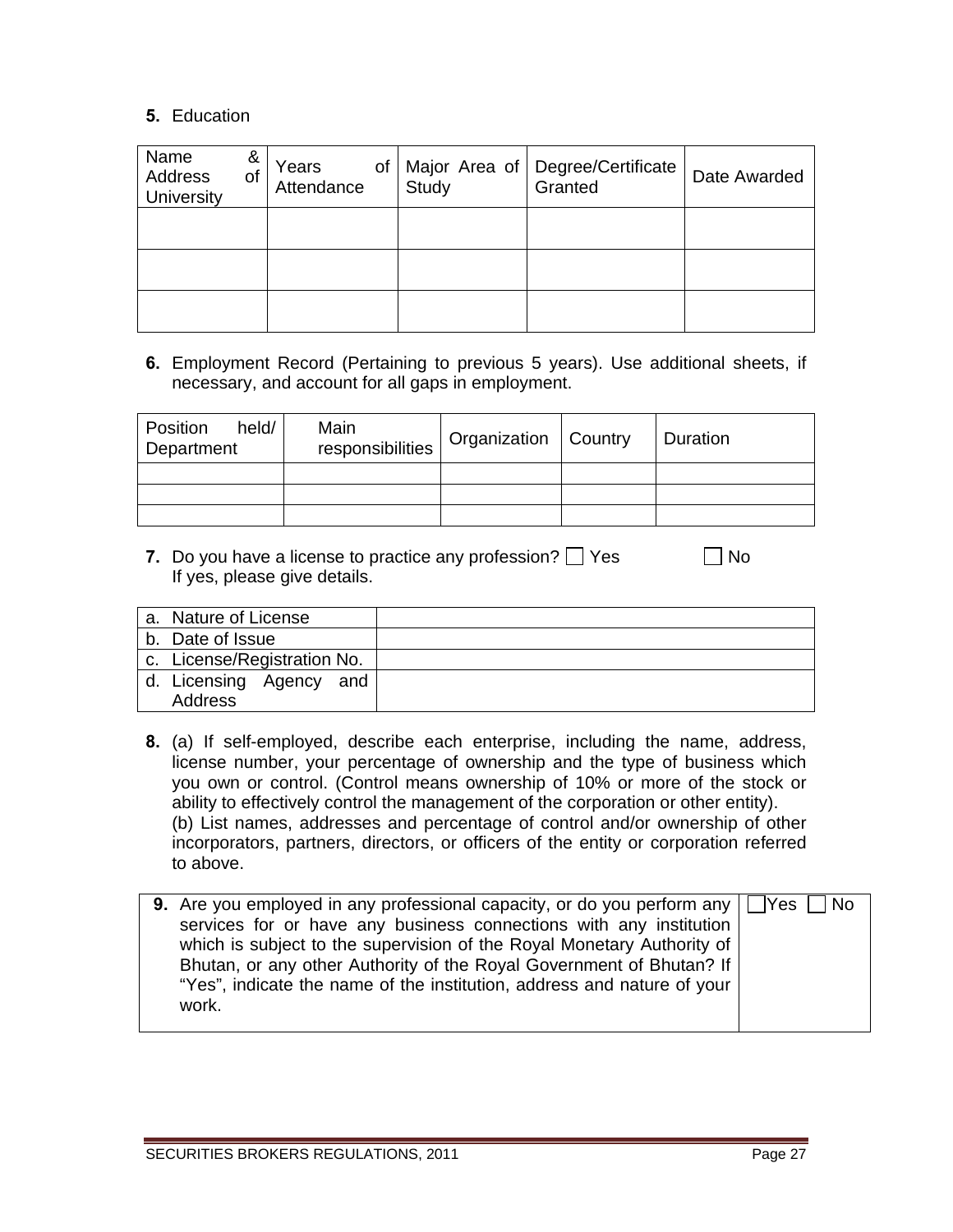| <b>10.</b> Have you had, or do you now have, any financial interest, direct or $\Box$ Yes $\Box$ No<br>indirect, in any financial institution in Bhutan. If "Yes", give the name<br>of the institution, address and nature of the financial interest. |  |
|-------------------------------------------------------------------------------------------------------------------------------------------------------------------------------------------------------------------------------------------------------|--|
|                                                                                                                                                                                                                                                       |  |

**11.** Please tick whichever is relevant for the following questions below

| Do you have more than 3 years experience in securities/risk<br>management/finance/ accounting, information technology                                                          | Yes<br>No<br>N/A |
|--------------------------------------------------------------------------------------------------------------------------------------------------------------------------------|------------------|
| Were you or company you worked/owned declared insolvent and<br>adjudicated bankrupt                                                                                            | Yes<br>No.       |
| Were you or company you worked/owned convicted by a court in<br>any criminal offense or has been involved in any fraud/forgery,<br>financial crime or other illegal activities | Yes l<br>No.     |
| Are any of your loan accounts with financial institutions classified<br>as non-performing at any point of time (loan default by 90 days                                        | Yes<br>No<br>N/A |

**12.** Answer "Yes" or "No" to any of the questions below if they apply to you as an individual, or a partner, director or officer of a corporation except for minor traffic violations.

| a. Are any arrests, indictments, criminal information or other criminal<br>proceedings now pending against you?                                                                      | Nο<br>Yes l  |
|--------------------------------------------------------------------------------------------------------------------------------------------------------------------------------------|--------------|
| b. Were you ever convicted for any violations of the law?                                                                                                                            | Yes.<br>Nο   |
| c. Have you or has any partnership of which you were a CEO or a major<br>owner (more than or equal to 10% of the capital of the company) ever<br>been liquidated or judged bankrupt? | Yes l<br>No. |
| d. Has any business of which you were a director, officer, partner or<br>major shareholder (10% or more of the voting shares) defaulted on<br>his/her loan repayment?                | Yesl<br>No.  |
| e. Has any enterprise in which you were a partner, director or officer<br>been the subject of criminal indictment or other criminal proceedings?                                     | Yes<br>N٥    |

**13.** Income tax clearance: Fiscal Year ……… (Attach tax clearance certificate)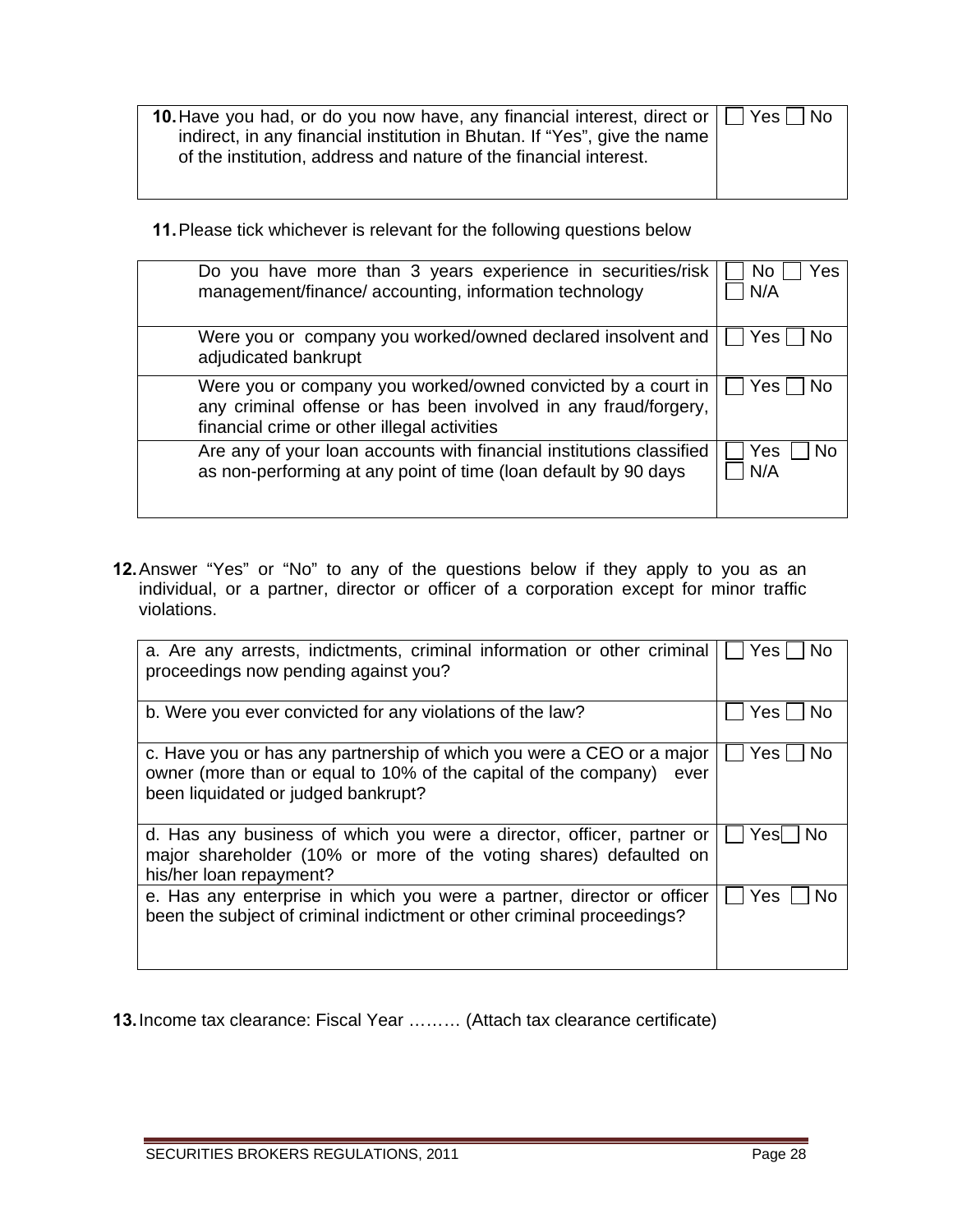#### **DECLARATION**

I hereby declare that I am aware that it is an offence under Section 138 of the Financial Services Act of Bhutan 2011 to provide the Authority any information which is false or misleading in a material particular.

 I hereby declare that the information given in the form above and accompanying documents is complete and accurate to the best of my knowledge, information and belief and that there are no other facts relevant to this application of which the Authority should be aware.

 I also undertake that as long as I continue to be a Applicant/ Brokers Representative /Director, I will notify the Director of the Financial Regulation and Supervision Department of the Authority of any material changes to, or affecting the completeness or accuracy of, the information given above as soon as possible, but in any event no later than 10 days from the day the changes come to my attention.

Further, I would like to pledge that as long as I continue to be an Applicant/ Broker Representative/Director of the company, I will not violate any laws and regulations of the Authority.

| Name:               |
|---------------------|
| Citizenship ID No:  |
| Signature:          |
| (Affix Legal Stamp) |

 Position: Date:

Witness: Name: Citizen ID No: (Please attest copy) Occupation:

Signature: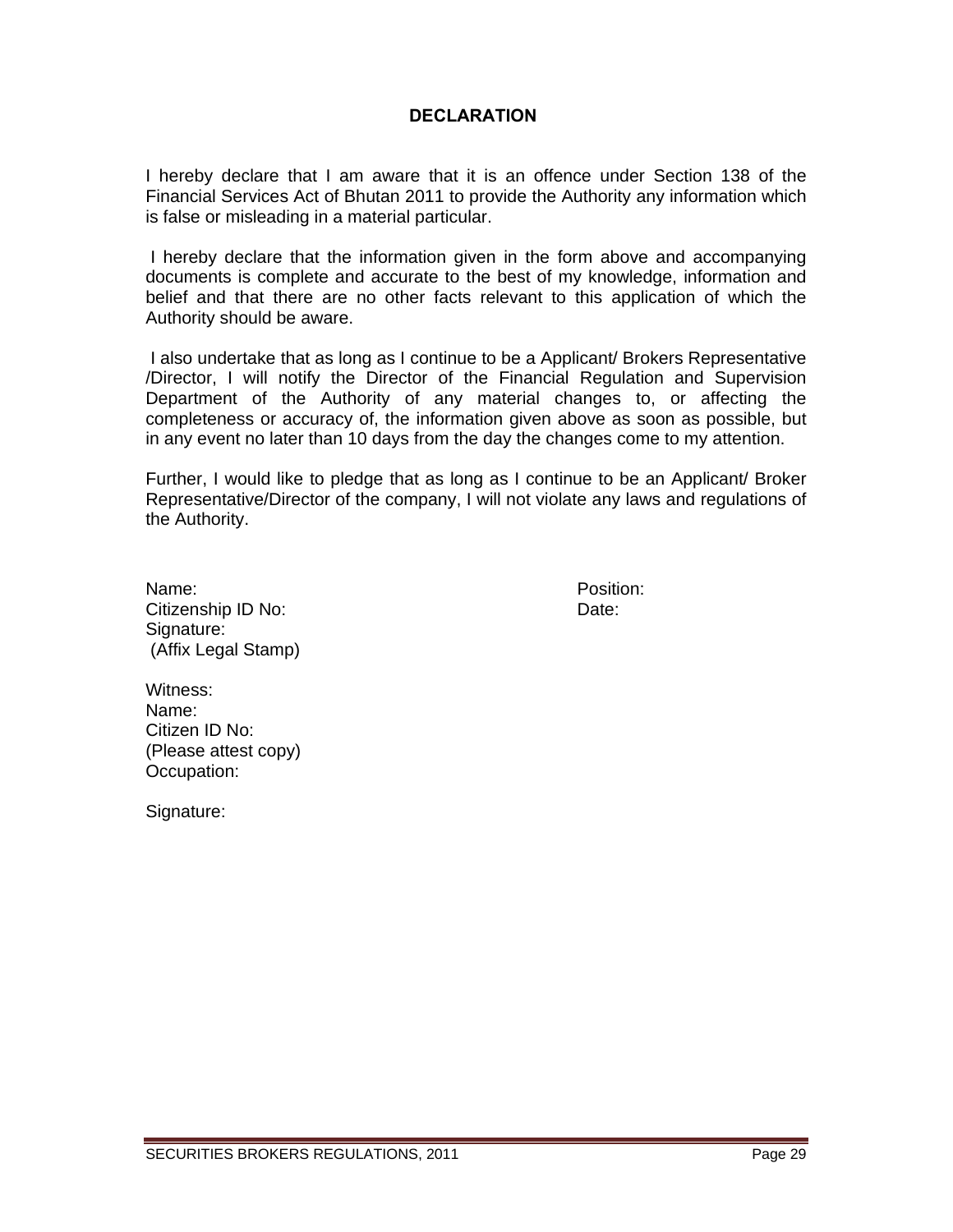#### **ANNEXURE IV**

# **APPLICATION FOR LICENSE/RENEWAL OF A BROKER REPRESENTATIVE**

Hon'ble Governor Royal Monetary Authority of Bhutan Thimphu

I,...........................................................................of........................................... hereby apply for a licence/renewal as ................................ under the Section 296 of Financial Services Act of Bhutan 2011 and agree to undertake, in the event of my application being accepted, to abide by the rules and procedures as per the Financial Services Act of Bhutan 2011 and other by-laws.

1. The following documents are enclosed:-

| i. | Name and Address of Applicant: |
|----|--------------------------------|
|    | ii. Telephone No.:             |
|    | iii. Nationality:              |
|    | iv. Identity Card No.:         |
|    | v. Name of the broker:         |
|    | vi. Licence No:                |
|    | vii. Address of the broker     |
|    |                                |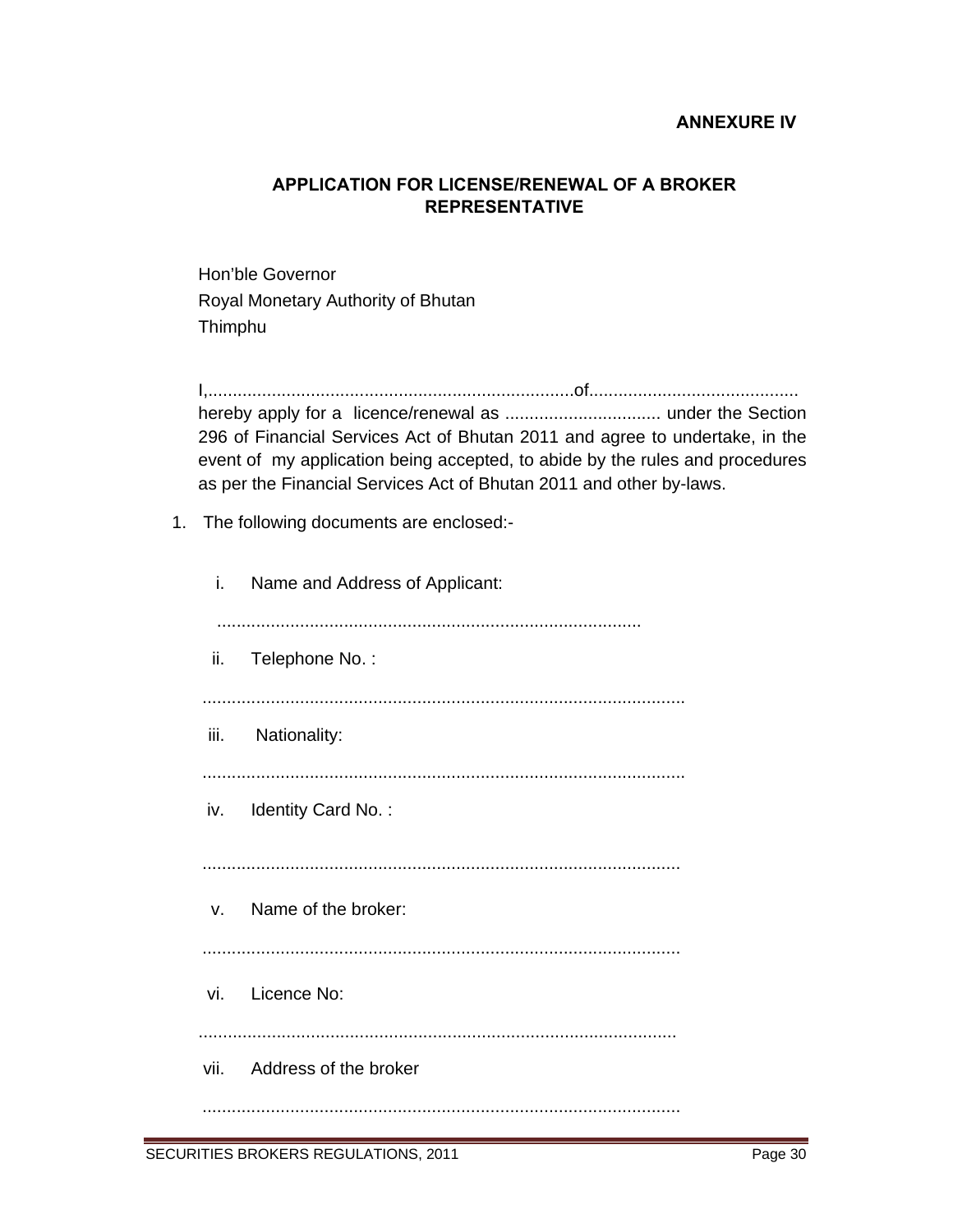2. Please tick for **"Yes"** and cross for **"No"** 

|     | Have you ever been declared insolvent or bankrupt. $( )$ $( )$ | Yes                | No. |
|-----|----------------------------------------------------------------|--------------------|-----|
| ii. | Are you of sound financial standing?                           | Yes<br>$( )$ $( )$ | No. |

iii. Have you ever been expelled or debarred from the membership of any stock exchange licensed under Financial Services Act of Bhutan 2011. **Prescription of the State of the State State State State State State State State State State State State State State State State State State State State State State State State State State State State State State State St** 

( ) ( )

3. Are you a Director on the Board of any listed company? If so, please give details.

...........................................................................................................................

4. Are you a shareholder in any company listed with the Stock Exchange in Bhutan. If so, please give details.

………………………………………………………………………………………… ….

5. Academic Qualification

| Name<br>Address<br>University | &<br>of | Years<br>Attendance | $of \sqrt{}$ | Study | Major Area of   Degree/Certificate<br>Granted | Date Awarded |
|-------------------------------|---------|---------------------|--------------|-------|-----------------------------------------------|--------------|
|                               |         |                     |              |       |                                               |              |
|                               |         |                     |              |       |                                               |              |
|                               |         |                     |              |       |                                               |              |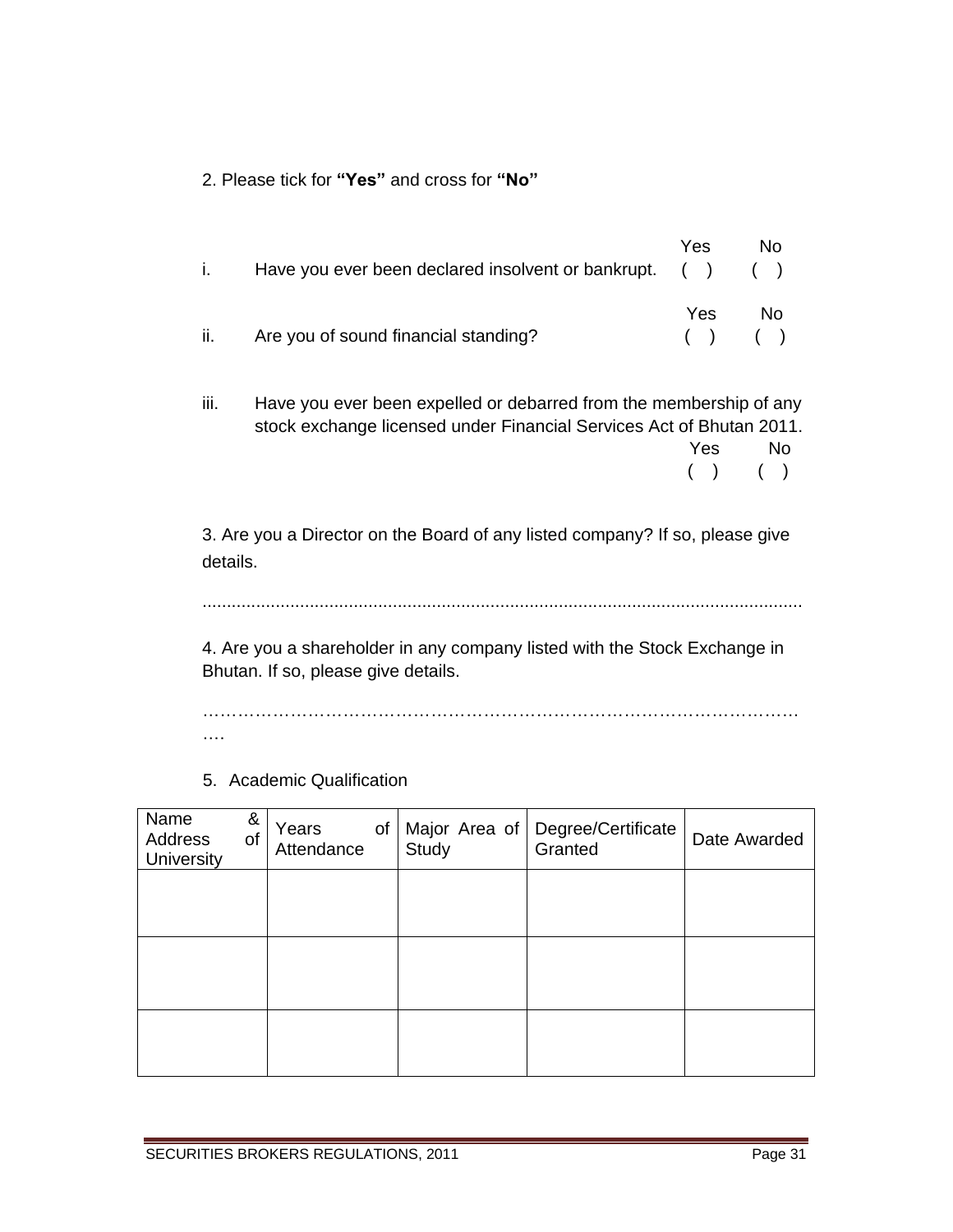# 6. Professional Qualification

| Position/<br>Department | Main<br>responsibilities | Organization | Country | Duration |
|-------------------------|--------------------------|--------------|---------|----------|
|                         |                          |              |         |          |
|                         |                          |              |         |          |
|                         |                          |              |         |          |

7. One copy of the certificate of your broker in a Stock Exchange where the

application relates to a renewal of a licence.

8. One copy of a certificate of completion of training on *"Operational aspects of the Capital Market"* issued by Stock Exchange of Bhutan or Financial Training Institute.

9. One copy of authentication letter from your employer (in case of renewal of license).